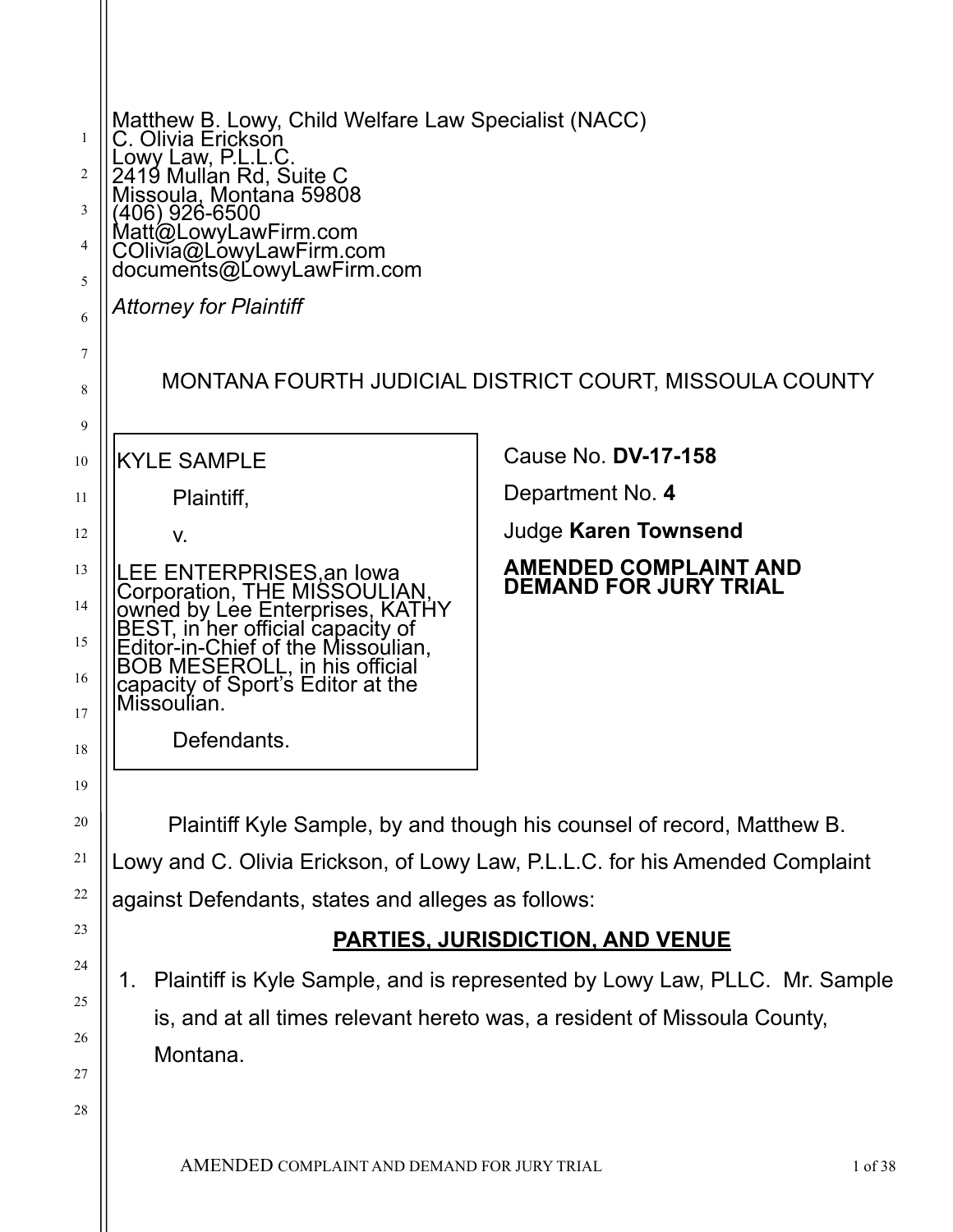2. Defendant is Lee Enterprises, a corporation residing in Iowa, voluntarily doing business in the State of Montana.

1

2

3

4

5

6

7

8

9

10

11

12

13

14

15

16

17

18

19

20

21

22

23

24

25

26

27

28

- 3. Defendant is The Missoulian, a corporation owned by Lee Enterprises, doing business in the State of Montana.
- 4. Defendant is Kathy Best, Editor in Chief of the Missoulian newspaper.
- 5. Defendant is Bob Meseroll, Editor of the Sports section of the Missoulian newspaper.
- 6. The events that form the basis of this complaint occurred in Missoula County, Montana.
- 7. This Court has jurisdiction over the parties, and the matters alleged herein, and the Fourth Judicial District Court in Missoula County is the proper place of venue for this case to proceed.

## **GENERAL ALLEGATIONS**

- 1. Kyle Sample is a Missoula native, who wanted to be a sports writer since age 13. He became a sports editor of his high school paper, and upon graduation, matriculated to the University of Montana's journalism program. During college, he became the editor of a weekly insert that previewed the Grizzlies' football games. Kyle, since his first interest as a child, had wanted to follow a more old-school type of journalism, chasing down leads without frills or fads. The inevitable push towards digital media had taken firm hold by this time, causing him to struggle with reconciling his career aspirations with the reality of the changing and often discomfiting journalism world. Despite his reservations, Kyle continued as a student at UM, taking time off after semesters to work to pay for school.
- 2. November 2012, during one of these breaks despite his lack of real experience or a full degree — Kyle was offered a part-time job at the Bozeman Daily Chronicle. After months of driving to and from Bozeman

AMENDED COMPLAINT AND DEMAND FOR JURY TRIAL 2 of 38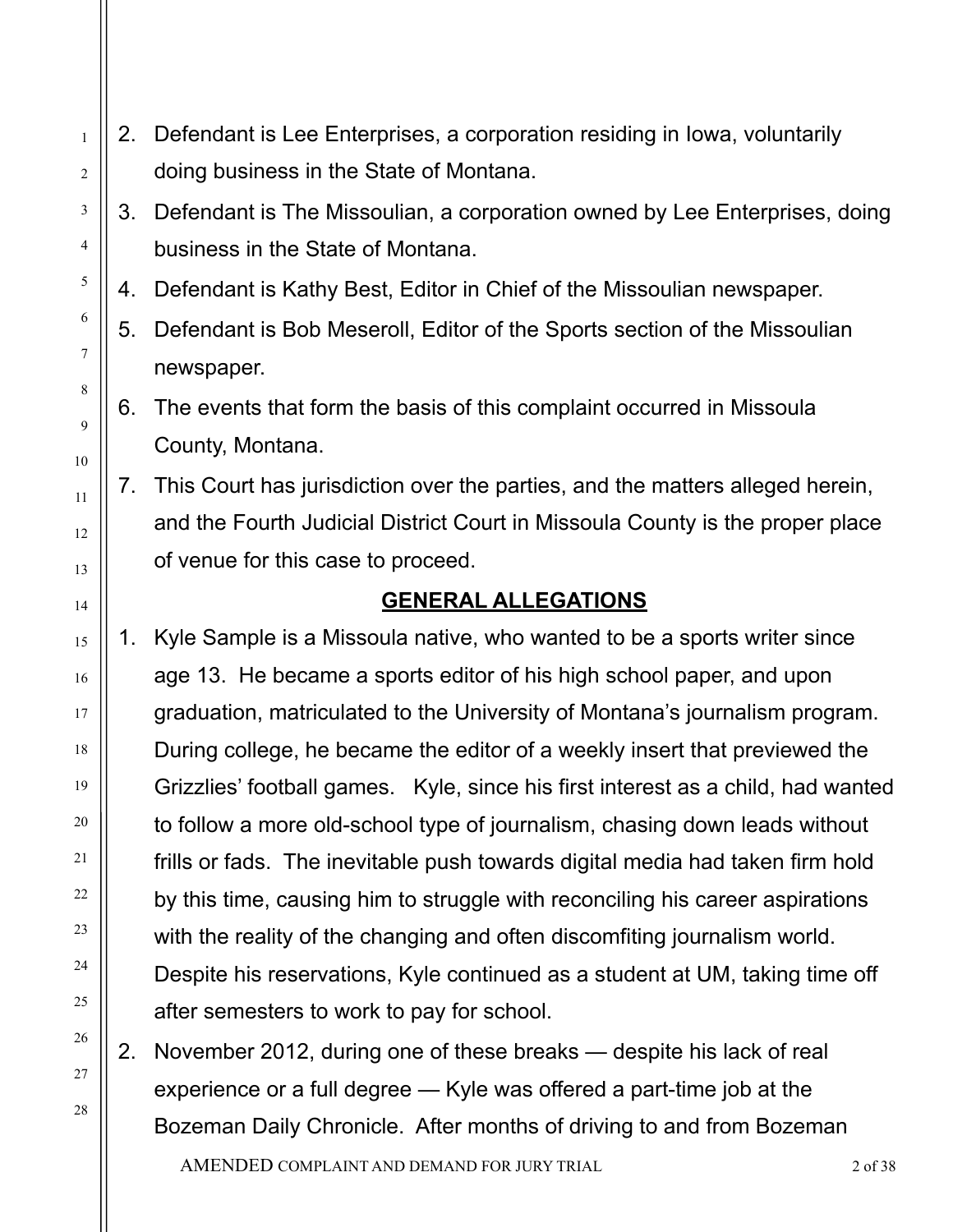every weekend, the Chronicle offered him a temporary full-time job covering Montana State University football. He then successfully worked his way into a permanent position with the Chronicle.

1

2

3

4

5

6

7

8

9

10

11

12

13

14

15

16

17

18

19

20

21

22

23

24

25

26

27

28

3. September 2014, Kyle was offered a job as a sports reporter at the Helena Independent Record, affording better pay and more artistic freedom. He moved into this position, but heard of a job opening at the Missoulian a month or two later and jumped at the opportunity. He thus landed a full-time job on his favorite paper only two years after a shaky start as a weekend student freelancer. In Kyle's own words, he was "beyond excited" to know that his friends and family would read his work every day, in the same sports section for which he had fought his sisters growing up. He states that it "was probably the most thrilling moment of [his] short journalism career."

- 4. January 27, 2015 Kyle arrived at the Missoulian offices to start this new career chapter. During his orientation, Bob Meseroll, the Missoulian's longtime sports editor, specifically commented on Bob's history of seeing his reporting staff get along, and his hope that this would continue to hold true with Kyle as a new addition to the department. With this in mind, Kyle set out eager to be a solid team player with excellent work product. He thought this would be an easy task, having maintained outstanding working relationships with all of his former colleagues and supervisors, many of which turned into lasting personal friendships.
- 5. As Kyle jumped in with this mindset, the situation immediately took a strange turn. The first night in the office, he learned some important recruiting information about a potential player. Kyle had been hired to cover recruiting, this was squarely within his job duties. He wrote a blog post about it, but did not yet have the credentials to log into the Missoulian's Griz Blog, so AJ Mazzolini, the paper's Griz football beat writer, told Kyle to email him the

AMENDED COMPLAINT AND DEMAND FOR JURY TRIAL 3 of 38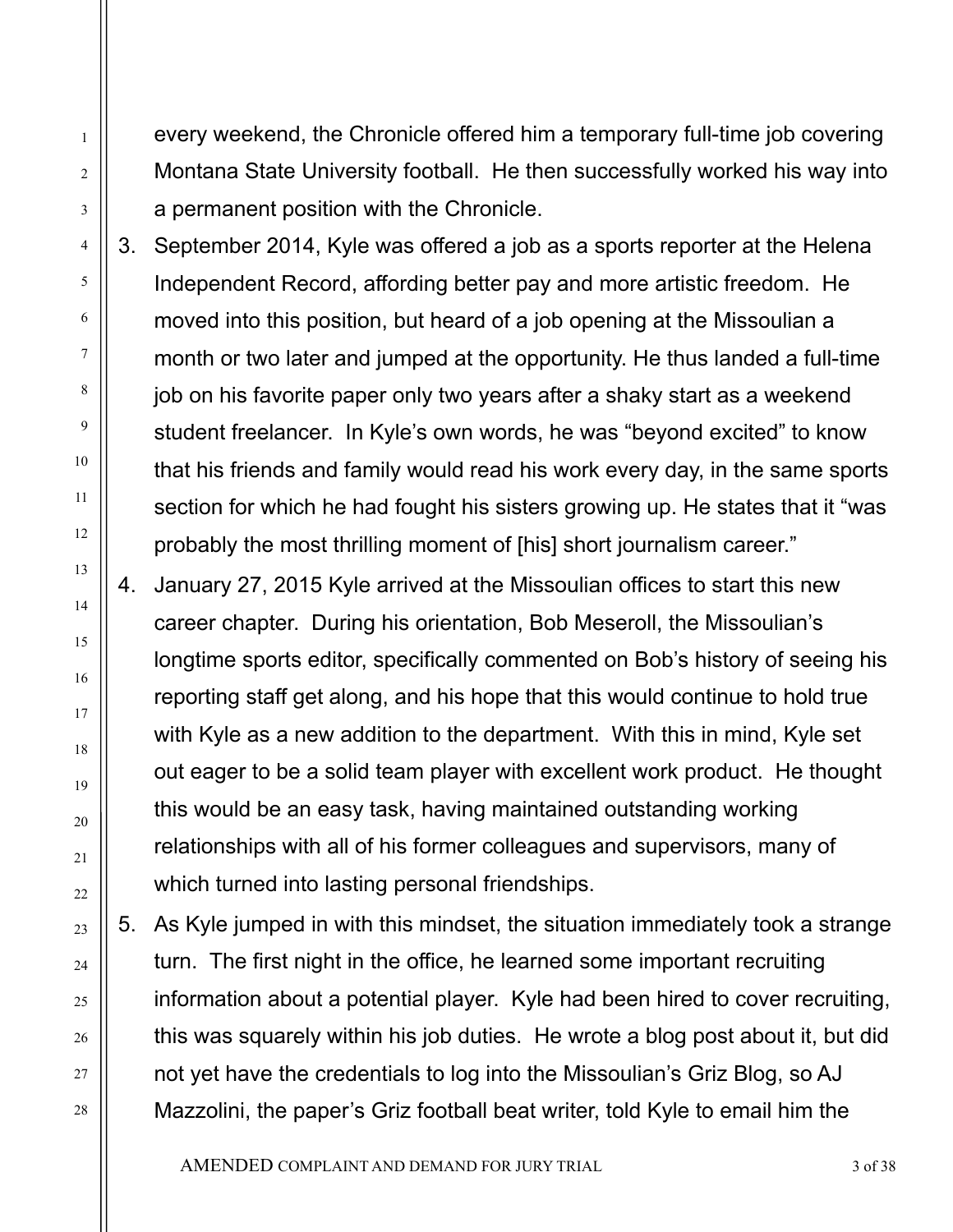story and AJ would post it. Initially this seemed like a friendly gesture, but AJ posted it under his own account, with no reference to the writer. In essence, it made it appear that AJ had reported and written the story instead of Kyle. This was a very questionable ethical line that AJ crossed.

6. This type of underhanded and ethically questionable behavior continued. A few days later, Bob, AJ, and Kyle met to discuss upcoming projects. Among other suggestions, Kyle had an idea to investigate undecided recruits. He told AJ that he was going to contact UM's recruiting coordinator for more information, which he did. Once back at the office to transcribe the interview, AJ confronted Kyle and demanded to know why he had approached the recruiting coordinator. AJ claimed that as the football beat reporter, he should have the only contact with the coaches. Among other confrontational statements, he ordered Kyle to "stay in [his] own lane;" however, as the only reporter covering recruiting, it seemed to Kyle that talking to the recruiting coordinator was staying in his "own lane."

7. Although he was confused and a little upset, Kyle elected to stay quiet about this interaction in the interest of maintaining team cohesion. Later that day, after their editor Bob had returned, AJ announced that he was going to write the story about UM's future recruiting plans. Needless to say, this upset Kyle even further. Despite the fact that he had conceived and pitched the story, his "teammate" was going to directly steal the concept, after criticizing Kyle for investigating it. Even worse, Bob let it happen, without a word that it was Kyle's idea and should be his to report. Again, though, despite this betrayal, Kyle said nothing, trying still to be a cooperative team player.

8. This behavior served to highlight some questionable interactions that Kyle had with Bob even before he started at the Missoulian. During his interview, he shared some little-known information he had acquired about UM, hoping

AMENDED COMPLAINT AND DEMAND FOR JURY TRIAL 4 of 38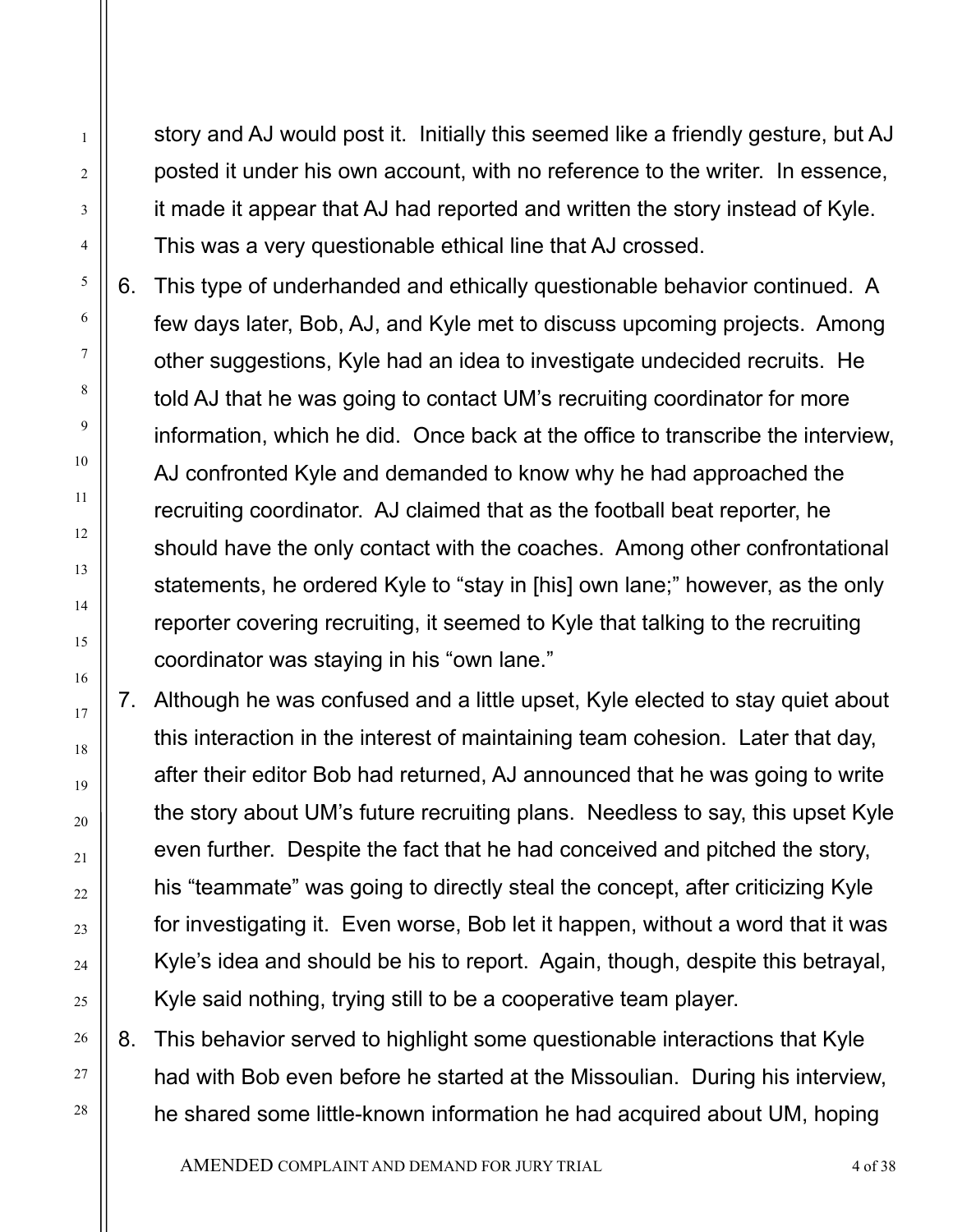to showcase his potential as a good hire. By the time he had returned to Helena, Bob had used the information to write a story without naming Kyle as a source.

1

2

3

4

5

6

7

8

9

10

11

12

13

14

15

16

17

18

19

20

21

 $22$ 

23

24

25

26

27

28

9. Furthermore, Bob did not communicate with Kyle in a timely manner about his hiring decision, despite some of Kyle's contacts reporting that a decision had been made. When Kyle inquired about it, Bob responded that they had not made a decision and if he was questioning their hiring methods, then maybe the Missoulian was not the right place for him. Kyle soon learned that this was typical of Bob's defensive reactions about questioning his routine.

10. Despite all of this behavior, Kyle still earnestly wanted to contribute to the team. Bob's constant refrain was "teamwork" — despite his own lack of adherence to the concept — and Kyle worked hard to live up to it. In the years preceding the job at the Missoulian, Kyle had gone out of his way to cultivate numerous contacts for his reporting. In addition to covering his own beats, he consistently and frequently fed information to the other sports reporters to help them act as a functioning sports section and not a clump of reporters unable to develop meaningful sources. He accomplished this largely by drawing on his contact network. In fact, it seemed that his colleagues never showed initiative or ability to find the information themselves, making his contributions essential.

11. Over time, this began to feel burdensome, especially since Bob and AJ were routinely demanding and ungrateful, and Kyle decided to suggest to Bob that he replace AJ with Kyle on the Griz football beat. This was a reasonable suggestion, since Kyle had far more contacts and sources pertinent to this beat than AJ did; in fact, many of the football staff disliked AJ and rejected communication with him at all. Bob refused to even consider this, and told

AMENDED COMPLAINT AND DEMAND FOR JURY TRIAL 5 of 38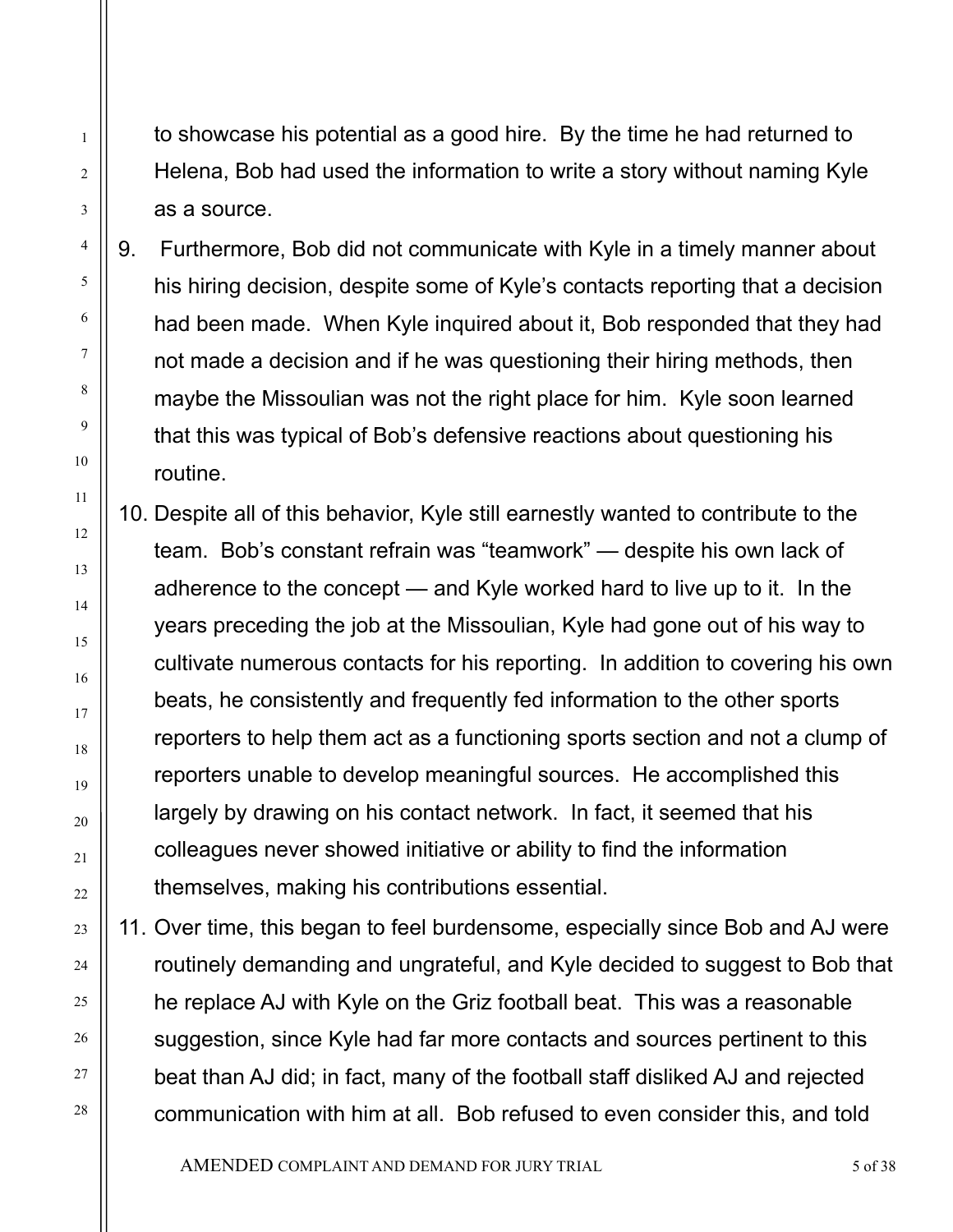Kyle that he will not take away beats he has already assigned, even though he had assigned the Lady Griz beat to Kyle when he was offered the job, and then taken it away his first day in the office.

1

2

3

4

5

6

7

8

9

10

11

12

13

14

15

16

17

18

19

20

21

 $22$ 

23

24

25

26

27

28

12. Kyle had decided to go to Bob with this suggestion rather than anyone else in the chain of command at the suggestion of a reporter in another section. She had gone to management with some concerns about an unrelated interaction with another staff member, and found that she was brushed off by her superiors. Because of her experience, when Bob was unreceptive, Kyle did not feel any confidence in seeking support from other management personnel.

13. At this point, Kyle began to feel real friction developing between himself and Bob and AJ, often escalating to an environment of actual harassment. These two men had a very close relationship, and they seemed completely united in their hostility towards Kyle, who by this point was feeling confused, ostracized, and disrespected.

14. Mid July, 2015, Kyle reached out to a Griz football player for a recruiting story he was working on, and AJ aggressively confronted him. He demanded to know why Kyle had not told him about it, and Kyle responded that he had no obligation to share his projects with AJ, who was not his superior. Neither AJ nor Bill Speltz, the section's other full-time reporter, ever communicated with Kyle about their stories. That night, Bob questioned Kyle about his encounter with AJ, who had apparently gone straight to their editor with a distorted version of what happened. He had made it look like Kyle was trying to gather information outside of his beat, which was patently untrue, and rather than hearing both sides and making a fair determination, Bob automatically took AJ's side. He said that Kyle was treating AJ unfairly and that from then on, he would have to communicate the details of his work

AMENDED COMPLAINT AND DEMAND FOR JURY TRIAL 6 of 38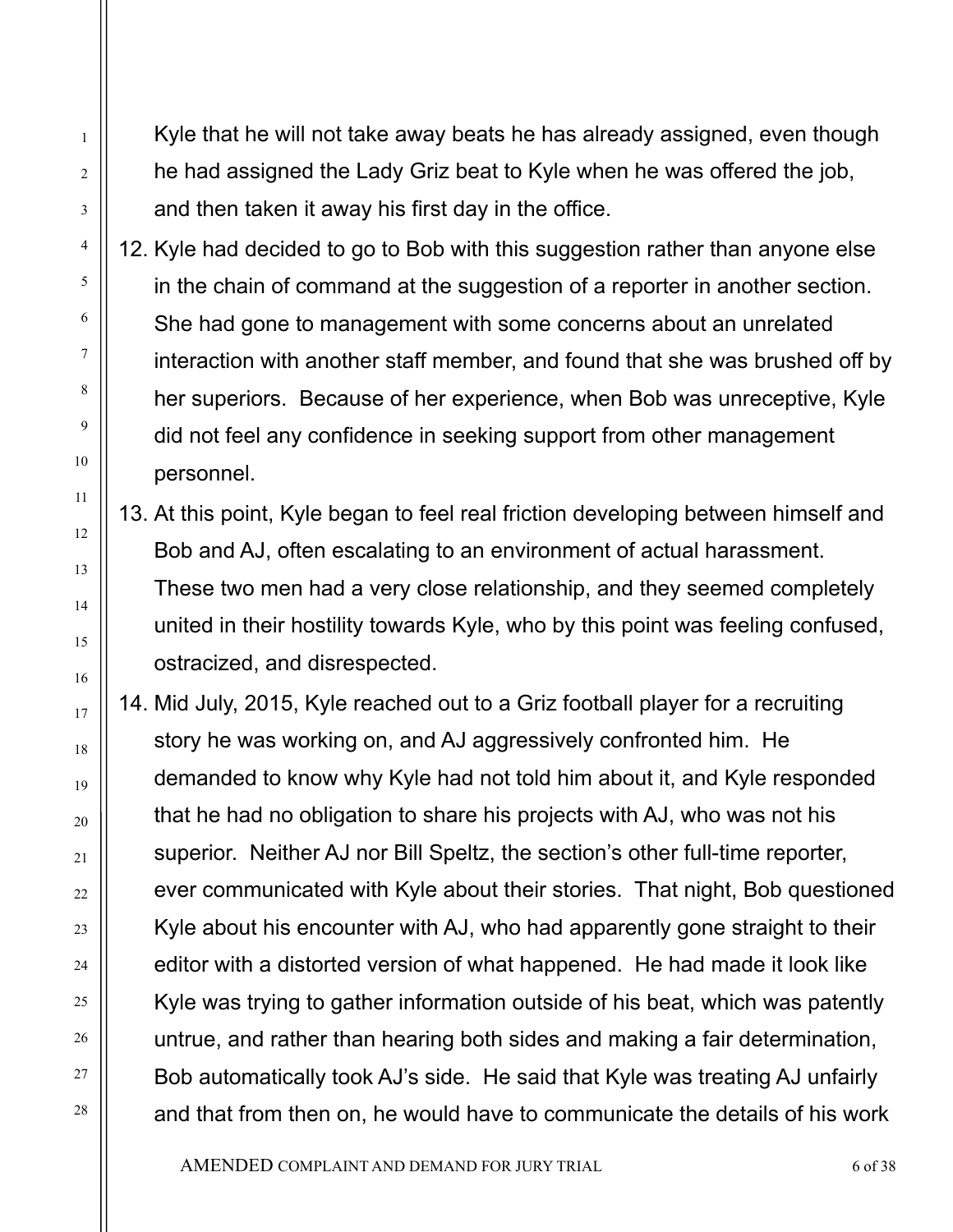with the other reporters. This seemed deeply unreasonable to Kyle, as their beats did not cross so there was no impact on anyone else's work. Bob never imposed this arbitrary and non-standard obligation on anyone else.

1

2

3

4

5

6

7

8

9

10

11

12

13

14

15

16

17

18

19

20

21

 $22$ 

23

24

25

26

27

28

15. August 7, 2015, AJ was drafting a story about future football scheduling, which included information about what money Montana would receive from Washington. Kyle received an email from a contact at Oregon detailing the money that they would be paying Montana and reported it on Twitter, which AJ commented on. A mere hour or two later, AJ's story had been updated to reflect these numbers, but yet again, he had not attributed any credit to Kyle for the information. Kyle asked him about it, and in a less-than-friendly text message exchange, he insisted that he had found the numbers elsewhere. This seemed unlikely, considering the timeline of AJ's revisions, and considering his apparent pattern of plagiarism. Predictably, AJ went straight to Bob with his version of the interaction.

16. August 10, 2015 Bob sent Kyle an email accusing him of harassing AJ. He chastised him for speaking to AJ about the apparent plagiarism, told him to "check [his] ego at the door . . . and become a team player," and threatened him with probation and dismissal for any future indiscretions. He also told Kyle to stop "sniping at AJ and undermining his work." He did acknowledge Kyle's "considerable energies and talents," which indicates that he respected his professional abilities, and that his hostility towards Kyle was personal. This indication is reinforced by the fact that later down the road during Kyle's time with the paper, AJ considered taking another job, and at the time, Bob stated that he would move Kyle into AJ's position if AJ left.

17. Kyle responded respectfully with his own assertions of his side of the story. He pointed out the discrepancies between Bob's treatment of him versus AJ, and AJ's failures to reciprocate in kind when Kyle provided him with

AMENDED COMPLAINT AND DEMAND FOR JURY TRIAL 7 of 38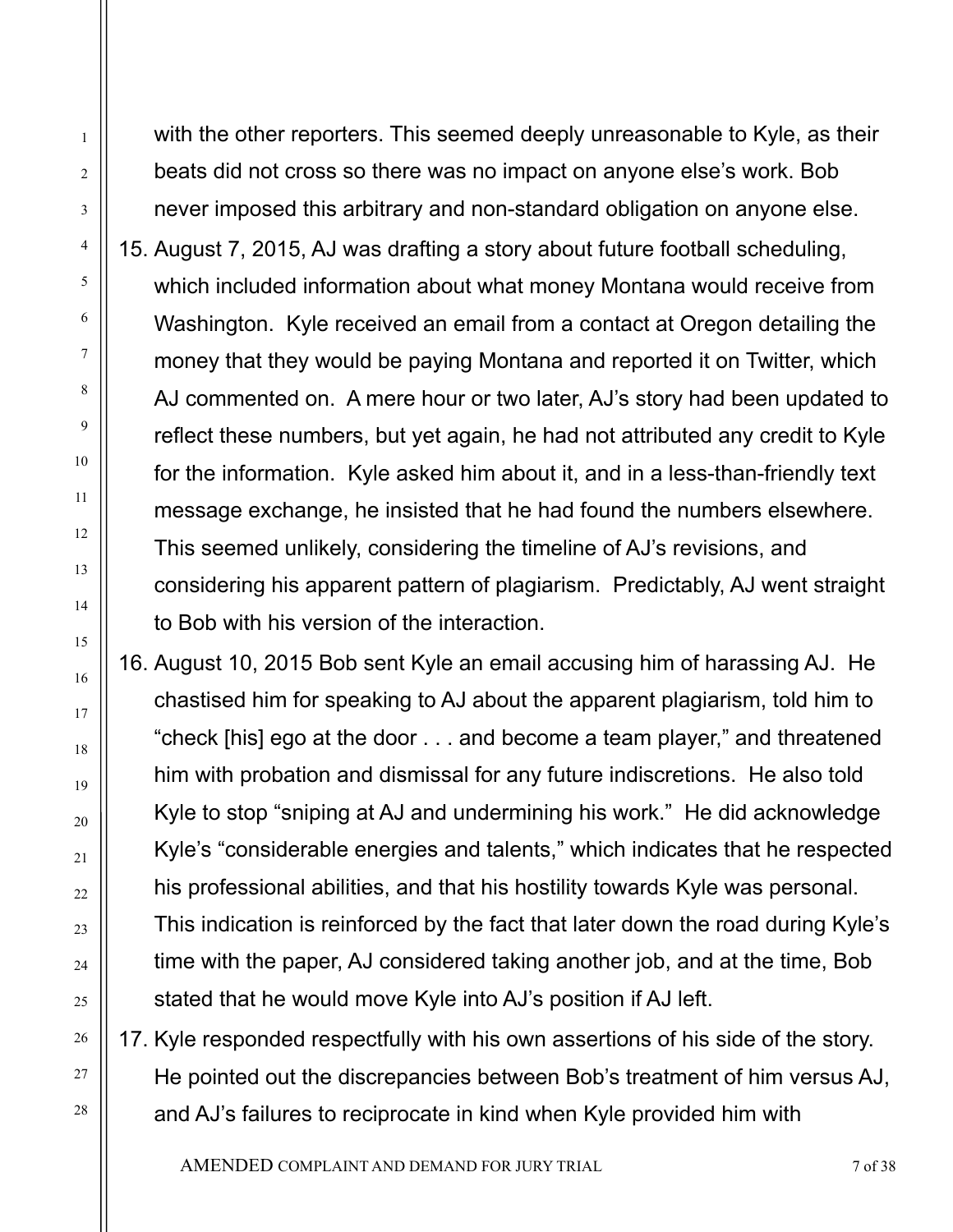information. He also refuted Bob's accusation that he had not "checked his ego at the door," by stating that he had covered almost every sport the Missoulian writes about and volunteered extra time to make the section better. He pointed out that he had often adjusted his schedule to be available when the department was short handed, without a complaint. He referred to Bob's early remarks about previous staff getting along, and stated that he had gone above and beyond to maintain harmony, including keeping silent about AJ treating him unfairly many times over. He also stated that if there was proof that AJ had not plagiarized his information, Kyle was wrong and sorry for it. He stated that he viewed AJ's behavior as "a breach of ethics that [he, Kyle,] strongly believe[s] in and that [their] profession should try to uphold," and that he "never did this to undermine anybody, or cause any trouble," but rather "because [he] sincerely believed what had happened was wrong."

1

2

3

4

5

6

7

8

9

10

11

12

13

14

15

16

17

18

19

20

21

22

23

24

25

26

27

28

18. In response to this lengthy and thoughtful email, Bob sent back a one paragraph response in which he "disagree[d] with just about everything" Kyle had stated, and telling him that he would "tread lightly if I were you because if AJ decided to pursue a complaint of 'hostile work environment,' it would be an open and shut case." He gave unenthusiastic lip service to wanting Kyle "to be a part of this team," but followed it up with a demand for "rapid improvement." At no point did he respond to or address any of Kyle's concerns.

19. After having his supervisor ignore his concerns and refuse to consider his side of the story, Kyle felt there was nothing left to do. He had no support or defense system at the Missoulian, with his supposed teammates assembled against him. If something went wrong, there was no one who would speak up for him, so he withdrew, kept to himself, and kept his mouth shut. He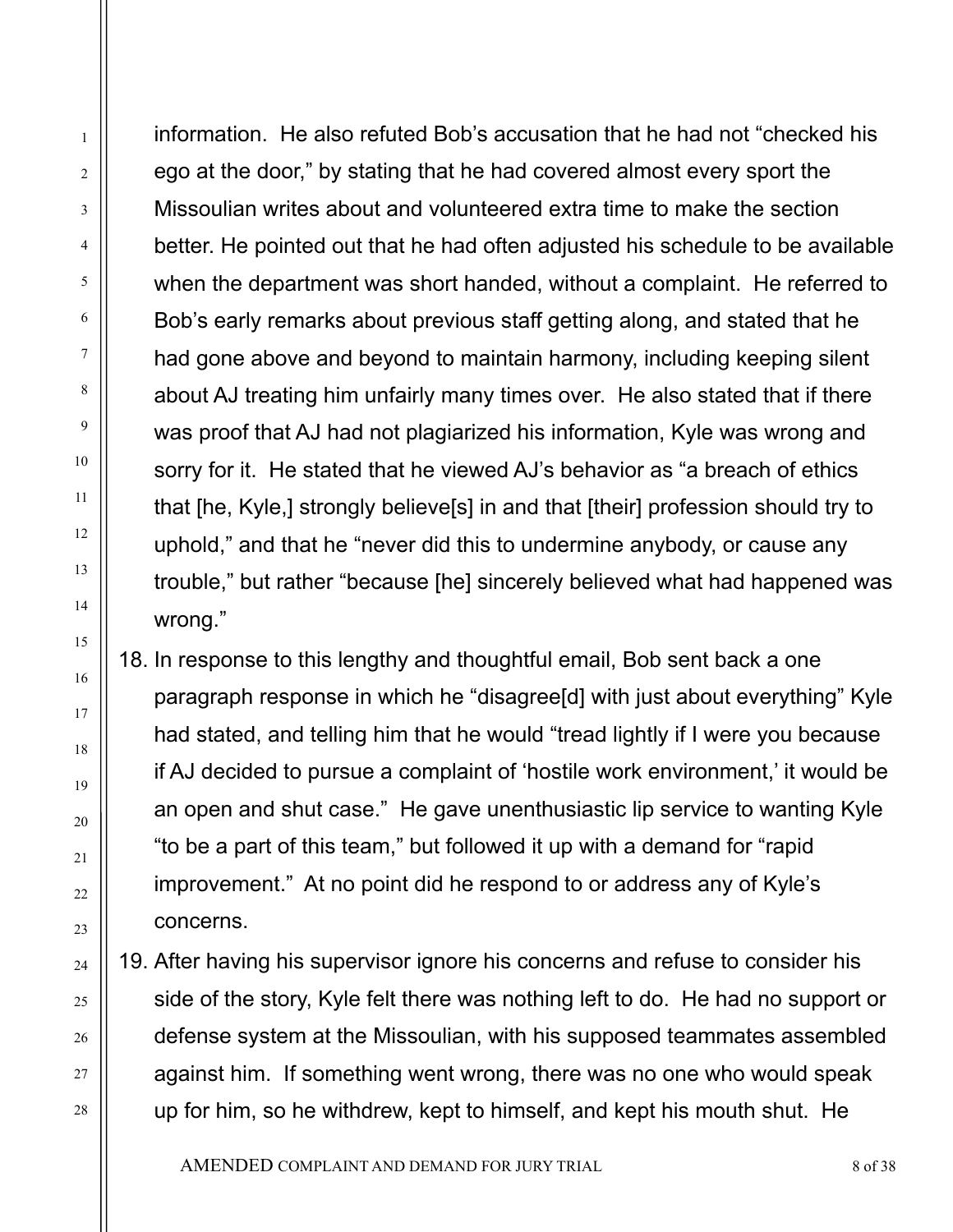spent a good portion of his remaining days at the Missoulian with his headphones in, and stopped speaking to AJ unless spoken to. Adding to the mixed messages and his confusion, soon thereafter Bob told him to join AJ on a series of web videos about Griz football, despite Bob ordering Kyle to ignore the Griz since it was not his beat.

1

2

3

4

5

6

7

8

9

10

11

12

13

14

15

16

17

18

19

20

21

22

23

24

25

26

27

28

- 20. Amid such a hostile work environment, Kyle tried to just keep gathering information and cultivating sources, which is what any good reporter aims for. This took him out of the office frequently, talking to people and chasing leads. In his mind, news does not happen at a desk. And these absences from the office had no adverse effect on his work product or volume.
- 21. December 3, 2015, while gathering information for two planned stories, he received a text message from Bob asking if Kyle still worked at the Missoulian. He responded that he was doing research for a Griz basketball story. Bob ordered him to ignore anything that was not high school sports, and threatened to replace him on the basketball beat with their part-time reporter.
- 22. This was a breaking point for them. At a meeting later that night, Kyle clearly communicated his frustrations to Bob, who predictably refuted all of them without a second thought. Kyle stated that he was considering filing a grievance, and Bob then handed Kyle a reprimand letter the next day. It stated that he had to be in the office more than he was; backed into a corner, he reluctantly signed it.
- 23. For several months, tensions simmered. Kyle had no way to know what would be viewed as a misstep and land him in trouble, so he kept his head down and doggedly pursued his work. Bob broke his ankle during the summer, leaving the others to pick up the slack. While AJ and Bill each took at least a week of vacation during this time, Kyle took no more than a day or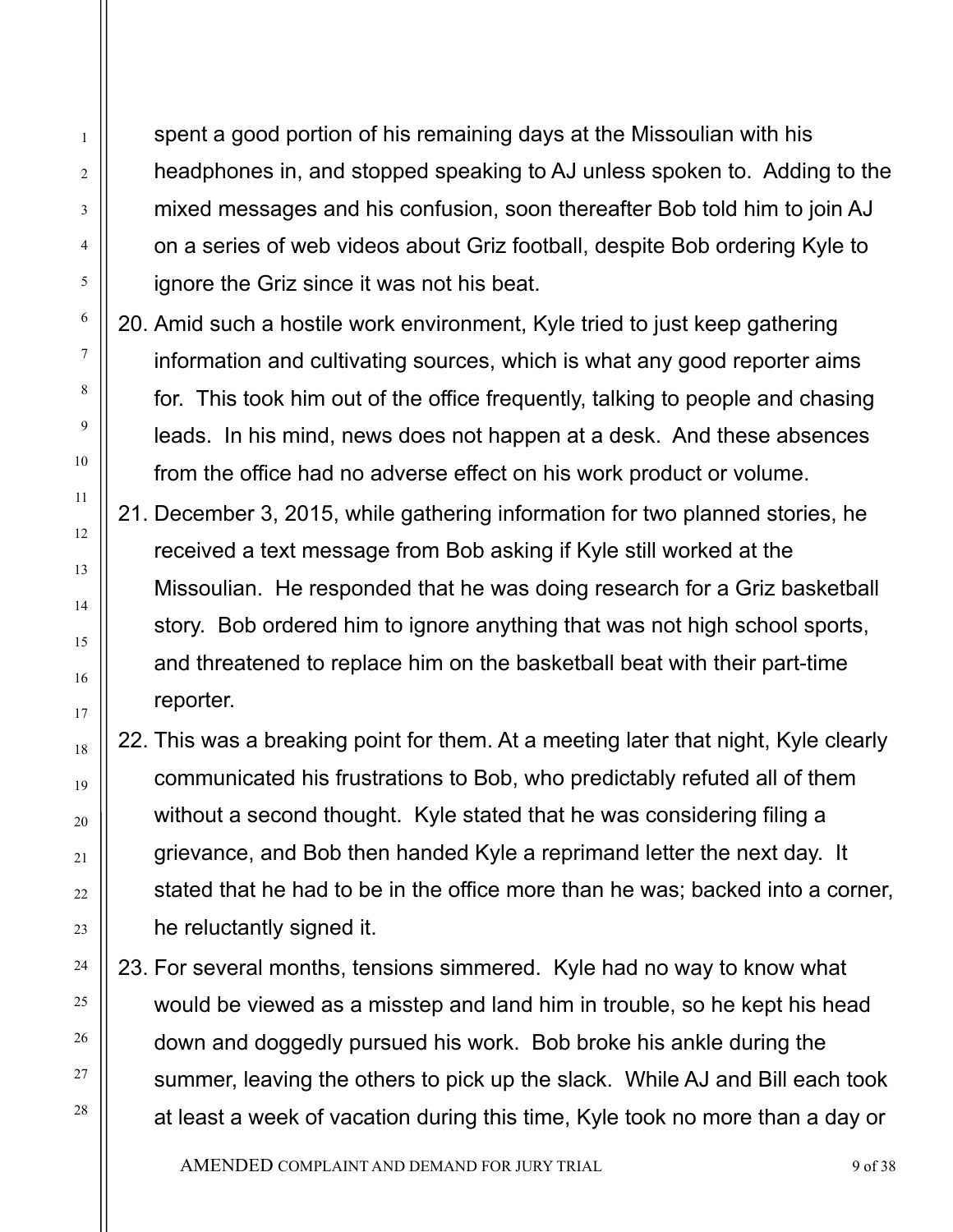two, and consistently volunteered to cover the section's design shifts, on top of his already mounting workload. On top of all this, he planned out twelve additional stories for a fresh perspective, and had to email out 112 questionnaires to area athletic directors to gather information for certain sports.

- 24. Then Bob emailed and asked him to cover the schedules for the sports in the area, which were actually Bob's responsibility. When Kyle explained his workload and requested some help, Bob insinuated that Kyle could not handle the upcoming season and had not been working hard enough in his absence, despite the fact that he had been working more than thirty hours of overtime, covering for the others, and planning new approaches, all on top of producing his normal volume of work. But again, Bob gave this no acknowledgement or consideration.
- 25. Shortly after Bob returned, Kyle began work on his last story for the Missoulian, about an Arlee high-school athlete, Carly Hergett. During his interviews, Carly herself, her mother, and a former teacher made disclosures that her father had been abusive to the family before her mother left with the children.
- 26. September 14, Kyle finished the story, which included the information about the alleged abuse, and emailed it to Bob and one of the Missoulian's copy editors for proofing. Later that night he submitted the final product. It was published online that night, and in print the day after.
- 27. Bob job, as editor and direct supervisor, was tracking and monitoring Kyle's projects, along with Bill's and AJ's, and reviewing their stories before they went to print. He asked one time in passing about Kyle's story, and never asked to review any information about it, nor about the basis of the story.

1

2

3

4

5

6

7

8

9

10

11

12

13

14

15

16

17

18

19

20

21

22

23

24

25

26

27

28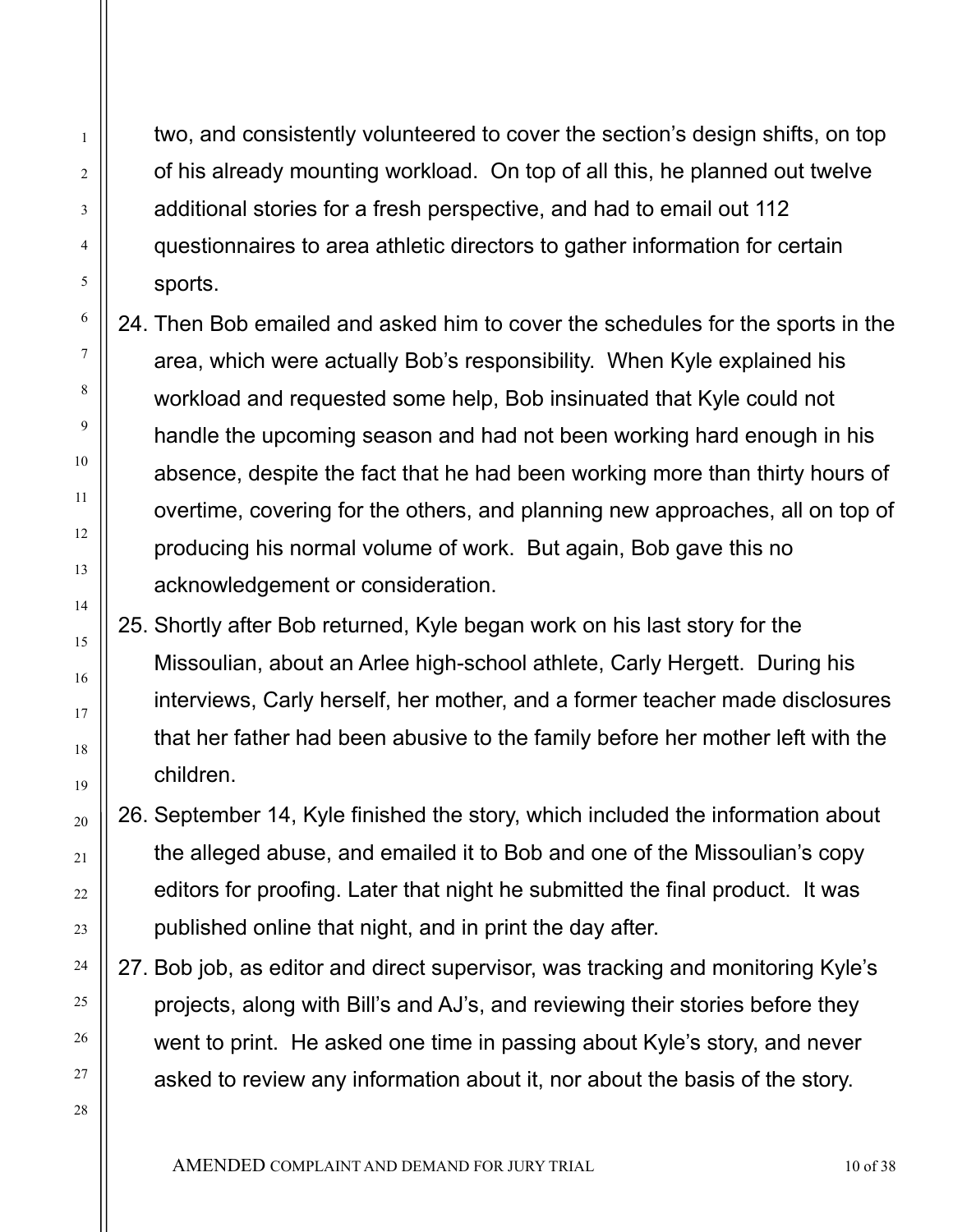And based on the fallout described below, it seems sure that he never bothered to read it the night that Kyle sent it to him before it was published. 28. September 15, Bob contacted Kyle by text message in the morning about the story, after having seen it published. He asked if there were any police records to confirm the abuse, and when Kyle said that he did not know, Bob stated that there could be "trouble" over it. Kathy Best, the newest editor-inchief, then called Kyle and inquired where and how he had obtained his information, which he explained. She asked if there was any way he could corroborate the allegations of abuse, and over the next few days he attempted to do so. There had been a letter the girl wrote for a class assignment that mentioned the abuse, but neither she nor her teacher had a copy of it any longer. More meaningfully, he spoke with a sheriff in Granite County — where the family had first moved after leaving the father — who remembered them. This sheriff stated that he was a friend of the girl's uncle, and the family had looked to him for protection, indicating to him that they were in fear of the father.

1

2

3

4

5

6

7

8

9

10

11

12

13

14

15

16

17

18

19

20

21

22

23

24

25

26

27

28

29. At this point, Kyle had a week-long vacation that had been priorly approved, so he was not in the office for the next seven days.

30. September 22, 2016 Kyle was called into a meeting with Kathy and Bob, where they discussed the same things as the week before. Kathy asked Bob if he had discussed the project with Kyle, and he responded that they had a brief interaction about how the interviews had gone. The meeting ended with Kathy informing Kyle that she was uncertain whether he could continue working at the paper.

31. September 23, 2016 Kyle was again called into the office, and knew he had been fired when his key card did not work. He met with Kathy, and she told him that he had severely erred, and had placed the paper at great risk of a

AMENDED COMPLAINT AND DEMAND FOR JURY TRIAL 11 OF 38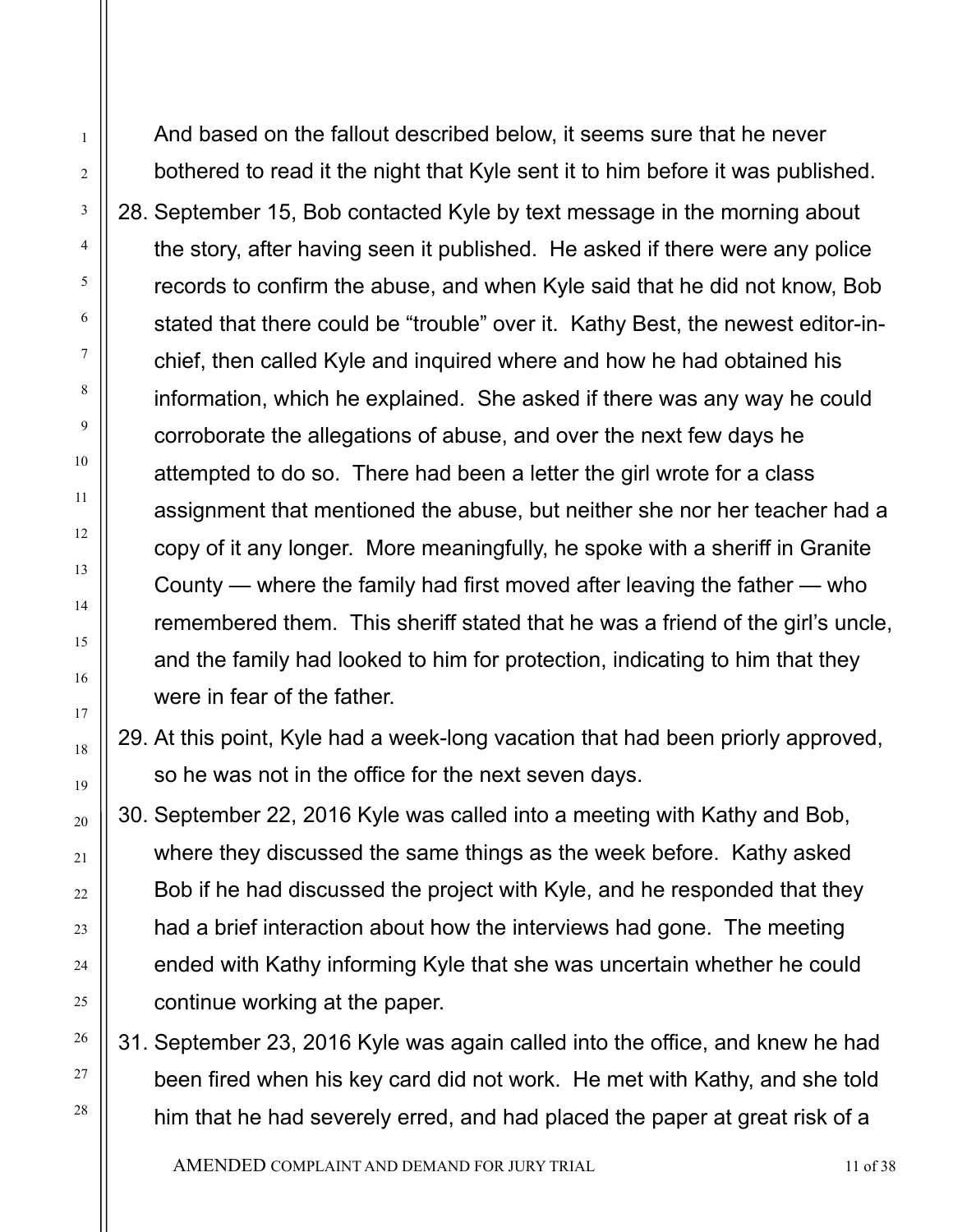lawsuit. She had spoken with Carly's paternal grandfather, who denied everything, and Kathy was going to apologize to the father. She claimed she no longer trusted him as reporter, and said the fact that he failed to bring the story to anyone for help showed that he was not a "team player," which is the exact phrasing Bob used when he accused him of "harassing" AJ. It seemed not to matter that none of the sports reporters took their stories to each other for help, which is a reasonable practice since Bob, as their editor, was supposedly proofing and editing their stories.

1

2

3

4

5

6

7

8

9

10

11

12

13

14

15

16

17

18

19

20

21

22

23

24

25

26

27

28

32. Despite the paper's apparent hysteria about a potential lawsuit, there is no evidence that they ever printed a retraction or apology. Also, it was slated to run in the Billings Gazette, which is owned by the same parent company, Lee Enterprises. It was pulled before publication; a sports copy editor at the Gazette read it and recognized that it could be problematic. Yet somehow, neither the copy editors at the Missoulian, nor Bob, Kyle's actual editor, managed to do the same. Furthermore, Lee Enterprises, via the Gazette, had published an article in 2012 about Carly's mother, in which she stated that her husband, Carly's father, was abusive. (See Attached Exhibit 1) Yet this story is still online, accessible by anyone who searches for Carly's last name.

33. All of this happened with nary a word or move by the Missoulian to attempt to handle the supposed transgression through a disciplinary process, nor to consider that perhaps some or all of the blame lay elsewhere. There was no acknowledgment or consideration of Kyle's spotless record in his past employment, nor of his exceptional work ethic and otherwise exemplary work product for the Missoulian. Bob had several times admitted respect for Kyle's abilities and talents, as indicated by his August email and by considering Kyle for AJ's position, leaving no room for an argument that he

AMENDED COMPLAINT AND DEMAND FOR JURY TRIAL 12 of 38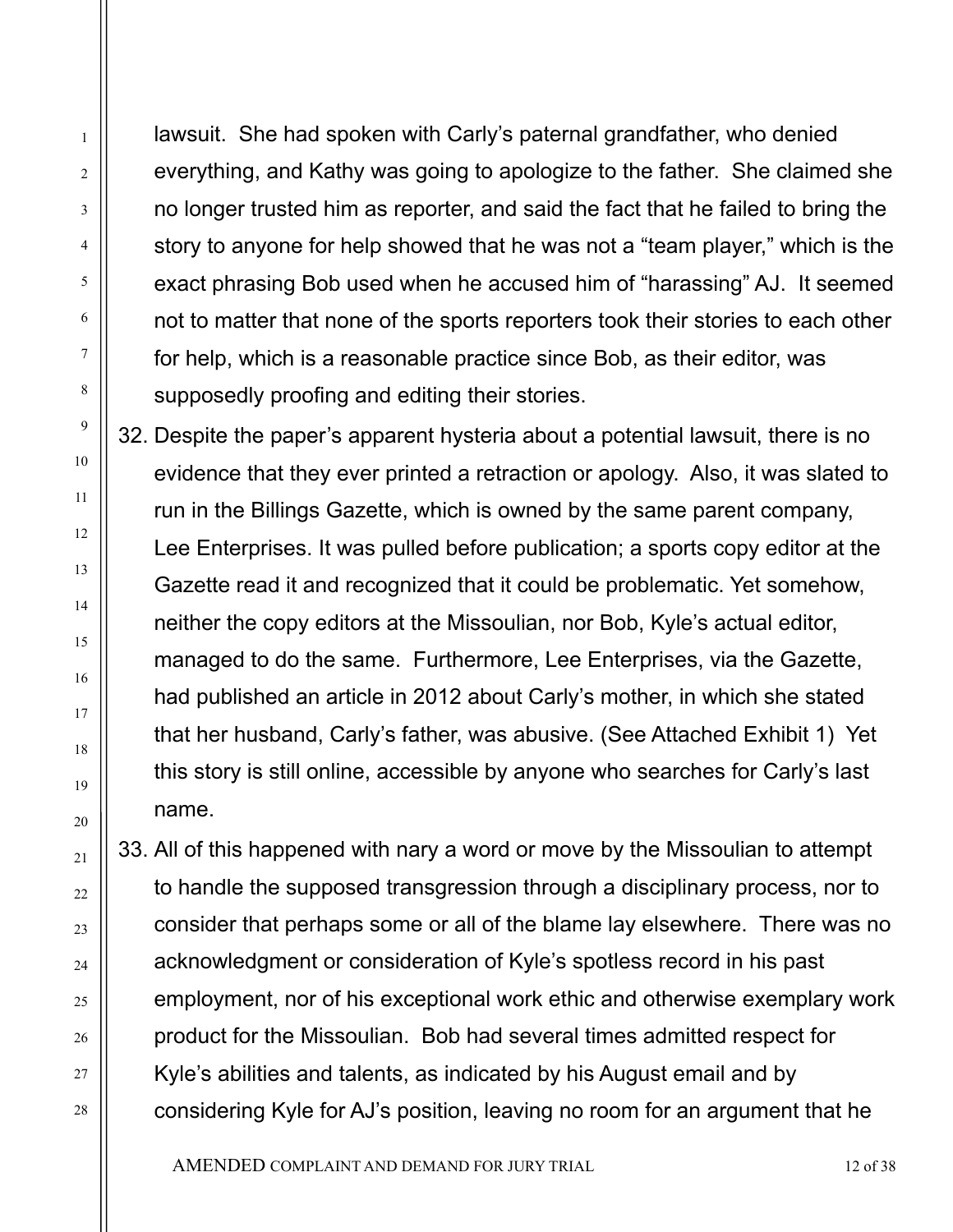was terminated for lack of capability. Kyle had insufficient time to argue his case before he was summarily terminated — by an editor-in-chief who barely knew him, and an editor who plainly disliked him. Since, his position has been filled by a new full-time reporter, nixing any suggestion that the termination was due in any part to a need to cut staff.

- 34. This treatment stands in stark contrast to the philosophy put forth in the Missoulian's Employee Handbook. (See Attached Exhibit 2) In relevant part, it provides:
	- Goals are to "work to provide an atmosphere that encourages communication through all levels," and "to vigorously defend and protect the constitutional rights of free speech, free press and free assembly." (Attached, pg 6)
	- Human resource policy "objective is to build a climate of trust and openness in which the concepts of professional management are understood and practiced. . . . All employees should be encouraged to participate in decisions that affect their area of responsibility. All employees should have the opportunity to develop to the maximum of their potential consistent with our needs." (Attached, pg 7)
	- A claim to conduct periodic "climate surveys" to determine employees' perceptions on how well the Missoulian is doing. (pg 7)
	- That "[t]he Missoulian has an open-door policy. If there is a situation or condition at the newspaper that is a problem to you, please feel free to ask for information, advice or help in resolving it. Most concerns can be cleared up between you and your manager; however, we have an established procedure that we believe will help you handle concerns." This is outlined as going to the immediate manager to discuss the issue and offer suggestions for resolution. If there is no satisfactory resolution, then go to

AMENDED COMPLAINT AND DEMAND FOR JURY TRIAL 13 of 38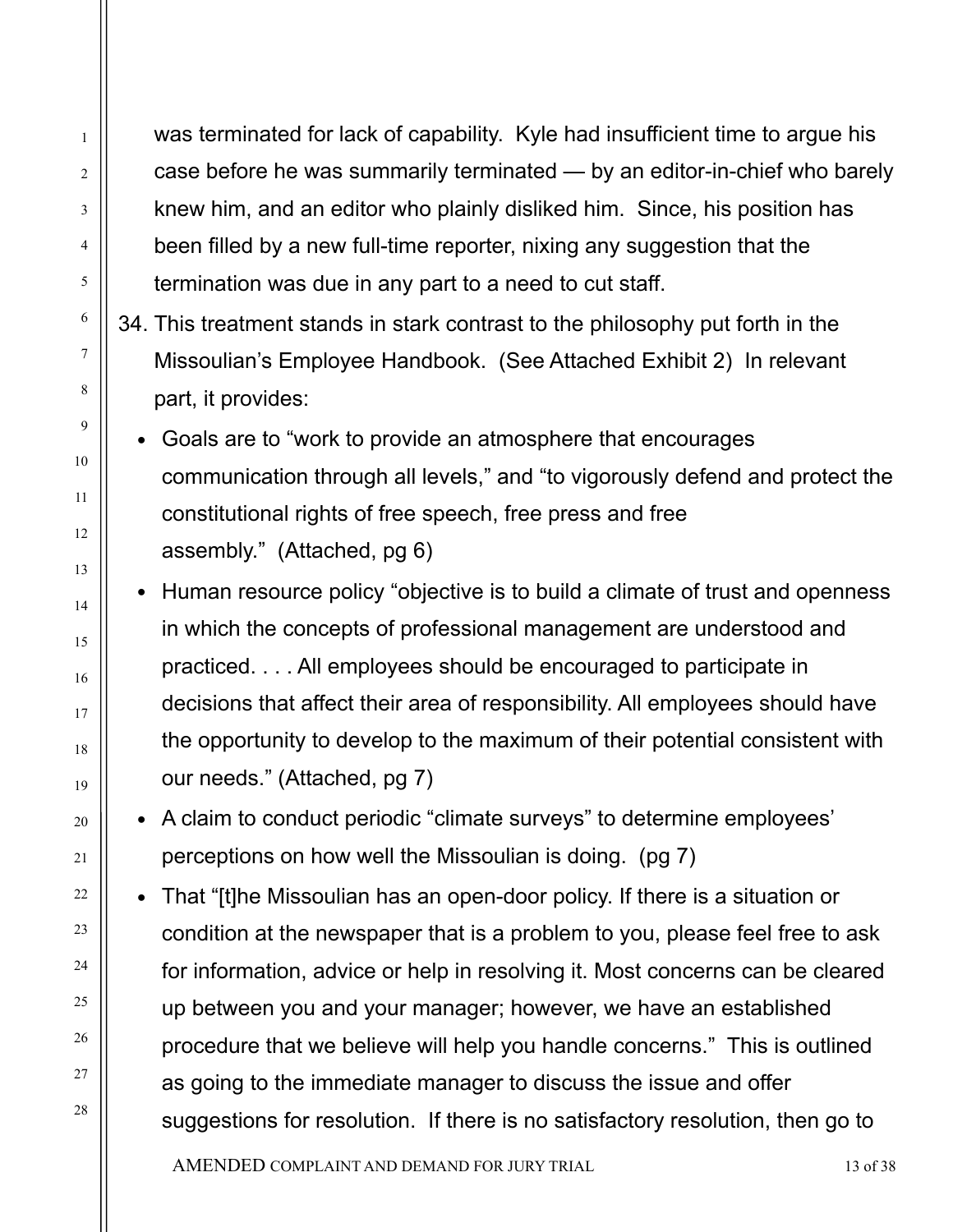the department manager "without any fear of recrimination." And if it is still not resolved, direction to make an appointment with the publisher or HR manager. (pg 7-8)

- That the Missoulian is a union-free organization, due to a "desire to have people in our company deal with each other on a direct, individual basis without the intervention of outsiders. We have policies and practices to help resolve problems and to provide individual opportunity. We recognize that this policy places a responsibility on every management person to maintain good employee relations and look for ways to make them better. . . . Only all of us working together as a team can make this a healthy organization." (pg 8)
- That the Missoulian "is committed to a work environment in which all individuals are treated with respect and dignity. Each individual has the right to work in an atmosphere that promotes equal employment opportunities and prohibits discriminatory practices, including harassment. Therefore, we expect that all relationships among persons in the workplace will be business-like and free of bias, prejudice, and harassment. . . . These policies apply to all employees, managers or customers. . . . The Missoulian prohibits retaliation against any individual who reports discrimination or harassment or participates in an investigation of such reports." (pg 14-15) 35. In addition to the numerous counts of ill-treatment to which staff at the Missoulian subjected Kyle, he also had reason to object to the paper's policies regarding overtime work and pay. He regularly worked well over the 40 hour workweek expected by law, but rarely was actually paid for this time. During 2015 and 2016 he worked over 400 hours of unpaid overtime. Management was fully aware of this, as early on during his employment with the paper, Bob told him that there was concern with the amount of hours he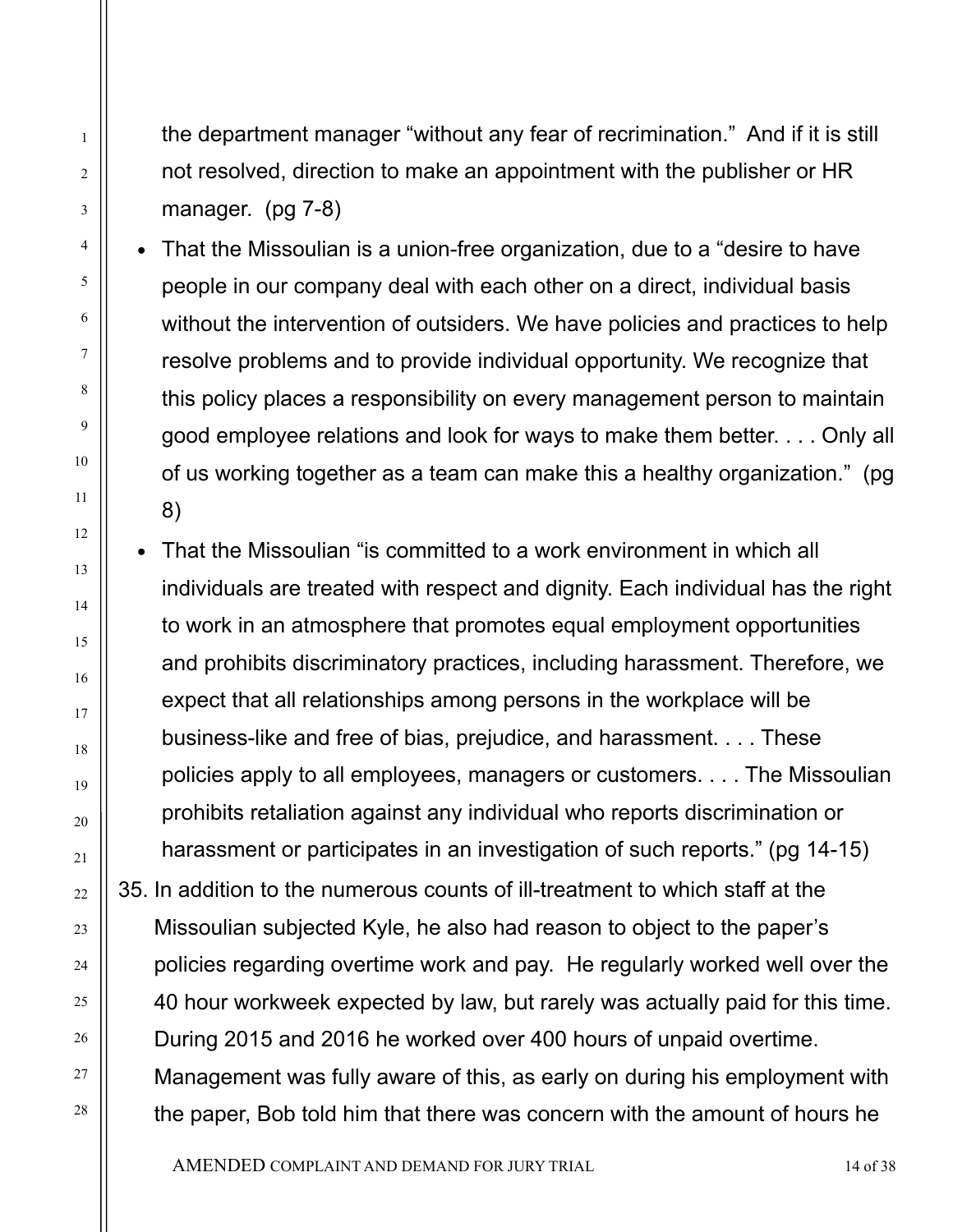was reporting, so he needed to keep an eye on them. And yet the amount of work he was expected to cover and produce would not allow for him to maintain only 40 hours of work a week. Kyle has stated that this is common practice at many newspapers, born out of both pressure to produce a certain amount of coverage, and a lingering hope that it will lead to a position with a decent wage.

36. After his termination, Kyle applied for unemployment benefits. The Missoulian was given an opportunity to provide specific information regarding his separation, but failed to do so. Based on the information available, the Montana Department of Labor and Industry concluded that his discharge was not for misconduct under Mont. Code Ann. § § 39-51-201(19) and 39-51-2303. (Attached Exhibit 3)

# **APPLICABLE LAW TO ALL COUNTS**

1. According to the Montana Supreme Court, the doctrine of *respondeat superior* is when "the consequences of one person's actions may be attributed to another person." Denke v. Shoemaker, 2008 MT 418 ¶ 73, 347 Mont. 322, 198 P.3d 284. This will be imposed upon an employer when an employee is acting "within the scope of his or her duties to the employer," which is usually a question of fact, but becomes a question of law for the court when "only one legal inference may reasonably be drawn from the facts." Denke at ¶ 74.

2. In this case, this means that Lee Enterprises and the Missoulian as the employers of the other defendants, Kathy Best and Bob Meseroll, are liable for any actions taken by those two individuals in the scope of their employment. For the purposes of this case, all claims laid against Kathy Best and Bob Meseroll are for actions taken within the scope of their employment.

#### **COUNTS ONE & TWO— WRONGFUL DISCHARGE**

AMENDED COMPLAINT AND DEMAND FOR JURY TRIAL 15 of 38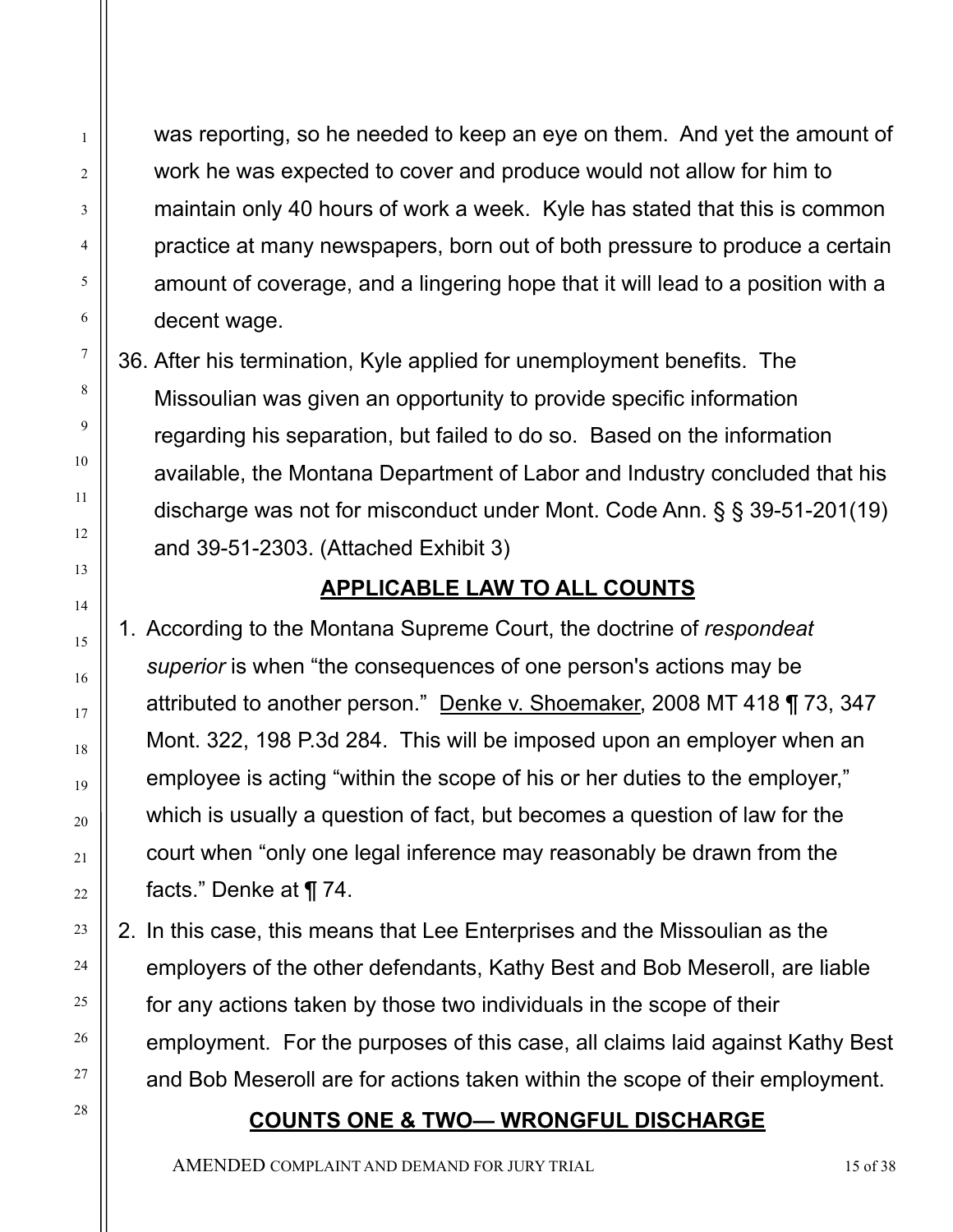**1.** Kyle Sample repeats and incorporates by reference each and every statement and allegation contained in all preceding paragraphs as though fully set forth in this section.

1

2

3

4

5

6

7

8

9

10

11

12

13

14

15

16

17

18

19

20

21

22

23

24

25

26

27

28

2. In Montana, the Wrongful Discharge from Employment Act (WDEA) is the sole remedy for a wrongful discharge.

- 3. "Montana has chosen to protect the rights of a worker to challenge the validity of an employer's decision to terminate his or her employment. While Montana law still provides that, absent provisions to the contrary, employment is 'at will,' under the Wrongful Discharge From Employment Act, an employer in most cases must have good cause to fire an employee." Jarvenpaa v. Glacier Elec. Co-op., Inc., 271 Mont. 477, 480, 898 P.2d 690 (1995).
- 4. The WDEA defines "discharge" as "termination of employment, including resignation, elimination of the job, layoff for lack of work, failure to recall or rehire, and any other cutback in the number of employees for a legitimate business reason." Mont. Code Ann. § 39-2-903(2). A "legitimate business reason" is a reason "that is neither false, whimsical, arbitrary or capricious, and it must have some logical relationship to the needs of the business." Andrews v. Plum Creek Mfg., LP., 2001 MT 94, ¶ 18, 305 Mont. 194, 27 P.3d 426.
- 5. A discharge is wrongful under the WDEA if "it was not for good cause and the employee had completed the employer's probationary period of employment; or the employer violated the express provisions of its own written personnel policy." Mont. Code Ann. § 39-2-904(1)(b)&(c). "Good cause" is defined as "reasonable job-related grounds for dismissal based on a failure to satisfactorily perform job duties, disruption of the employer's

AMENDED COMPLAINT AND DEMAND FOR JURY TRIAL 16 OF 38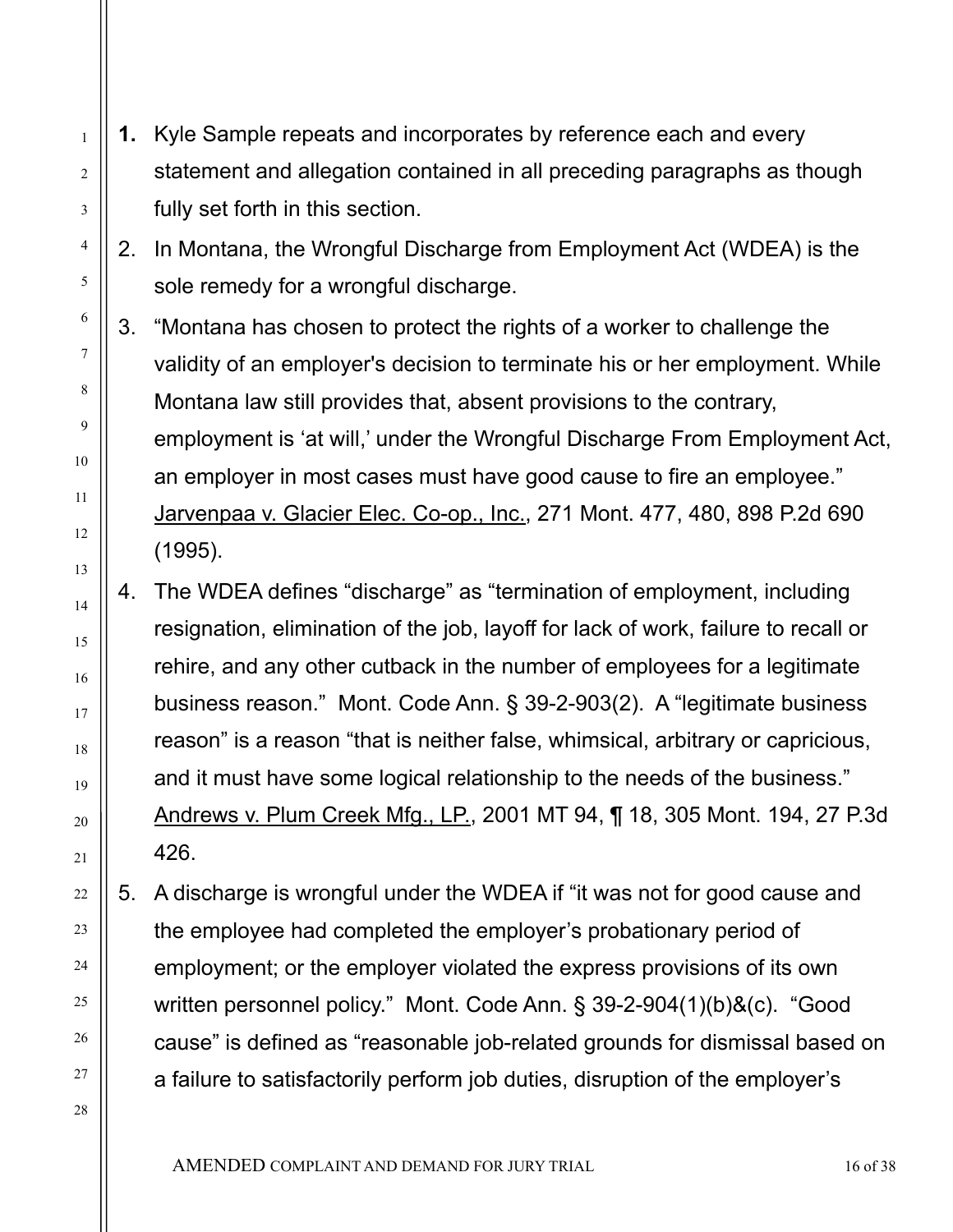- operation, or other legitimate business reasons." Mont. Code Ann. § 39-2-903(5).
- 6. In determining good cause, courts balance an employer's right to employ who they want, with an employee's legitimate interest in maintaining secure employment. Buck v. Billings Montana Chevrolet, Inc*.,* 248 Mont. 276, 811 P. 2d 537 (1991). "The balance should favor an employee who presents evidence, and not mere speculation or denial, upon which a jury could determine that the reasons given for his termination were false, arbitrary or capricious, and unrelated to the needs of the business." Johnson v. Costco Wholesale, 2007 MT 43, ¶ 23, 152 P.3d 727.
- 7. Note that the Missoulian's Employee Handbook states they are an at-will employer that may terminate with or without notice, any time, and at the option of the Missoulian. (Exhibit 2, pg 9) This is in violation of the WDEA. This is not legally enforceable.

## (a) Count One — Lack of Good Cause

- 1. Kyle Sample repeats and incorporates by reference each and every statement and allegation contained in all preceding paragraphs as though fully set forth in this section.
- 2. In Andrews, an employee sued her former employer for wrongful discharge under the WDEA. The District Court granted the employer's motion for summary judgement. The Montana Supreme Court reversed.
- 3. In Andrews, five years into her employment, the employer conducted an audit that revealed bookkeeping discrepancies resulting in significant amounts of missing cash, cash and checks that did not match invoices, deposit slips that did not match, and a failure to notify supervisors cash was missing. Although no impropriety was suspected, this resulted in the employee, plaintiff-Andrews, being placed on investigative suspension and

AMENDED COMPLAINT AND DEMAND FOR JURY TRIAL 17 of 38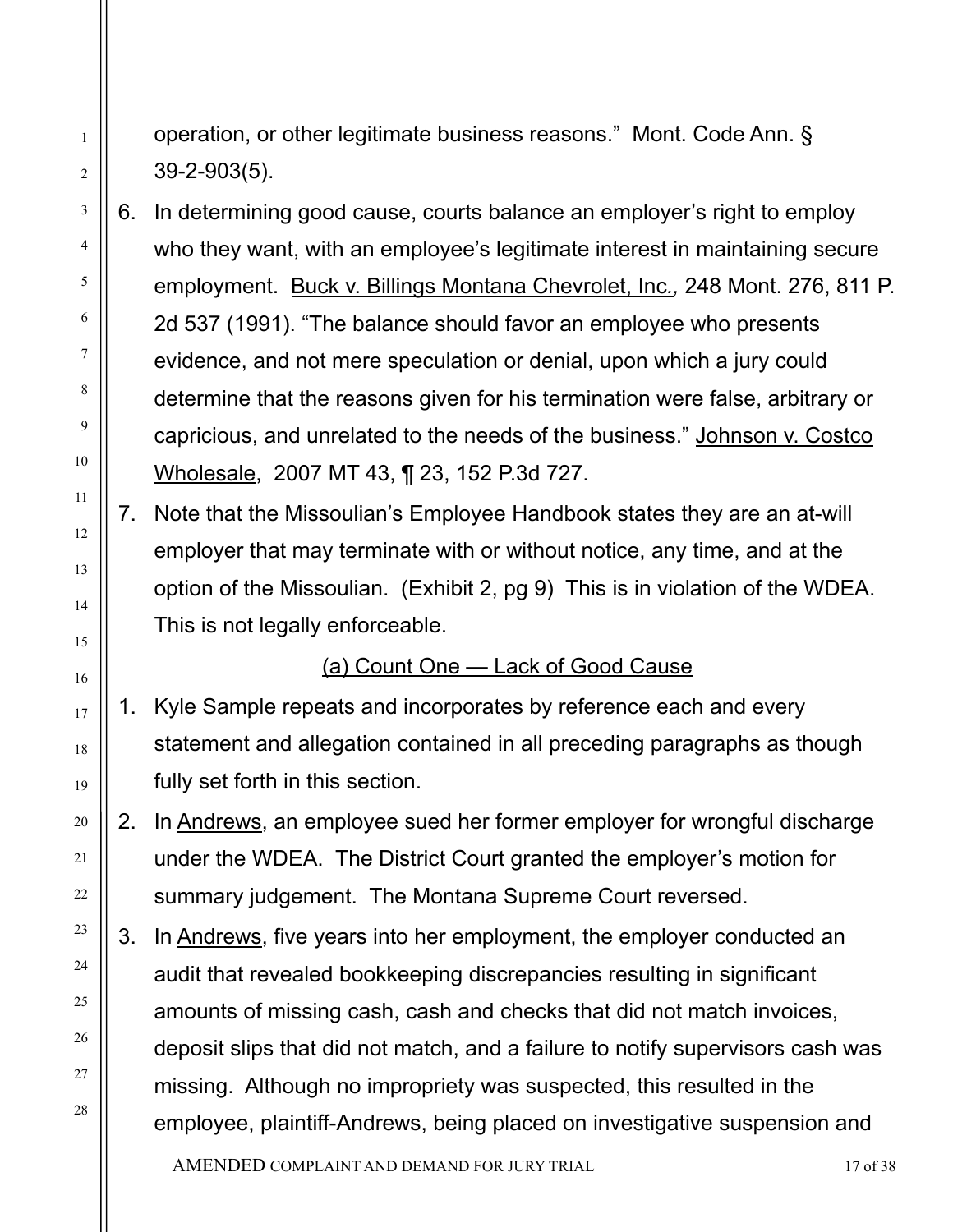then transferred to a different, inferior job due to "poor performance of her duties." She quit rather than take the inferior job and sued for wrongful discharge. Over the course of her employment she had less than two weeks of training, received no job evaluations other than a discussion regarding timeliness, and her job performance was described as adequate by her supervisor.

1

2

3

4

5

6

7

8

9

10

11

12

13

14

15

16

17

18

19

20

21

22

23

24

25

26

27

28

4. The employee asserted that any inadequacy she had in performing her job duties was due to the employer's failure to train, define procedures, appropriately supervise, and evaluate her in her job. Restated: no employer has good cause to discharge for failure to perform job duties when no training was provided, no evaluations conducted, and / or failure to abide by procedures when no procedures existed. There was also evidence the plaintiff's conduct was "the usual" among her fellow employees.

5. On appeal, the Montana Supreme Court stated that there was sufficient evidence presented by the employee to create a question of fact, and a jury must be allowed to decide whether good cause existed, since district courts may not adjudicate questions of fact on summary judgment motions.

6. The employer responded that the missing cash and other discrepancies were enough to constitute good cause. It also asserted the mere failure to satisfactorily perform job duties was enough good cause, regardless of who was at fault for that failure, so it did not matter if the inadequacies were the employer's fault. Finally the employers asserted the terminated employee needed to provide evidence she satisfactorily performed her duties.

7. "Good cause" is a "reasonable job-related grounds for dismissal based on a failure to satisfactorily perform job duties, disruption of the employer's operation, or other legitimate business reasons." Mont. Code Ann. § 39-2-903(5).

AMENDED COMPLAINT AND DEMAND FOR JURY TRIAL 18 of 38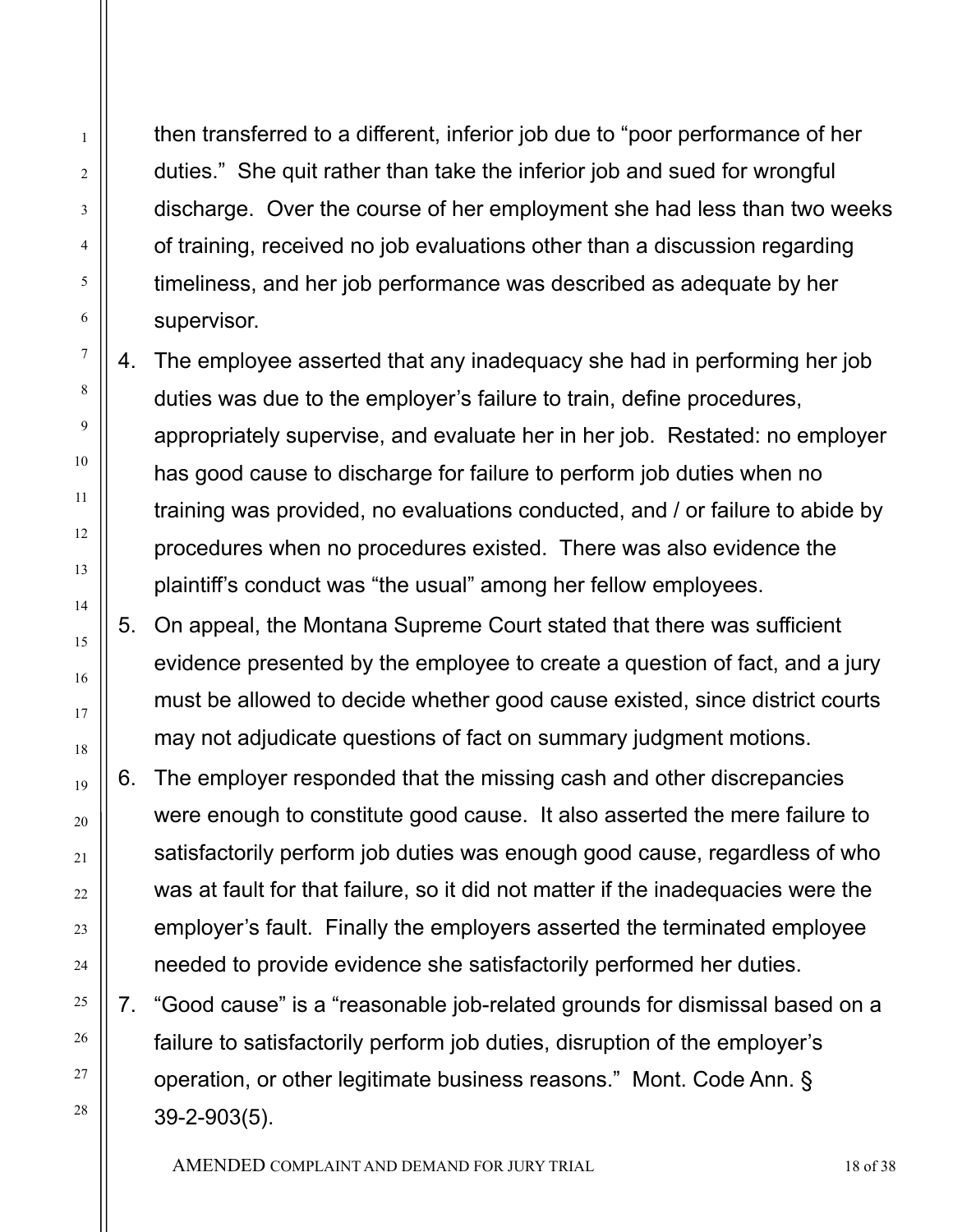8. In this case, Kyle was terminated. This discharge was not for "good cause" within the meaning of Mont. Code Ann. § 39-2-903(5).

1

2

3

4

5

6

7

8

9

10

11

12

13

14

15

16

17

18

19

20

21

22

23

24

25

26

27

28

- 9. Kyle's actions at the Missoulian did not rise to the level of "reasonable jobrelated grounds for dismissal" within the meaning of Mont. Code Ann. § 39-2-903(5).
- 10. Kyle did not fail to satisfactorily perform job duties. Mont. Code Ann. § 39-2-903(5). Kyle was an exemplary employee. Kyle's work product was generally regarded as excellent, he went above and beyond to help out other reporters in his section by feeding them information outside the scope of his beat. He bent over backwards to try and preserve harmony with his supervisor and coworkers, even in the face of harassment and abuse.
- 11. Defendants stated to Kyle his termination was a consequence of his last story — it had the potential to be a problem. This ignores Defendant Bob's job duties as Kyle's editor, Defendant Best's job duties to supervise Defendant Bob, and Defendant Missoulian as a business, to instill safeguards by proofing publications in advance of publication. Humans make mistakes at times — if we remove all the humans, we will only be left with mechanical error — and part of the reason a chain of command exists in business operations is to help catch and correct human error(s).

12. Kyle did not err. But, assuming *arguendo* he was not correct, a one-time error such as this — especially with so much fault resting on the editors' shoulders — should not cost an otherwise faultless employee his job. At most, it should have been handled with an internal disciplinary process for Kyle and for Defendant Bob; Kyle's termination is akin to using a sledge hammer when a scalpel would have sufficed and the absence of any consequence to Defendant Bob illustrates a corporate decision to place all blame on Kyle as a patsy. If Montana employees may be terminated for a

AMENDED COMPLAINT AND DEMAND FOR JURY TRIAL 19 of 38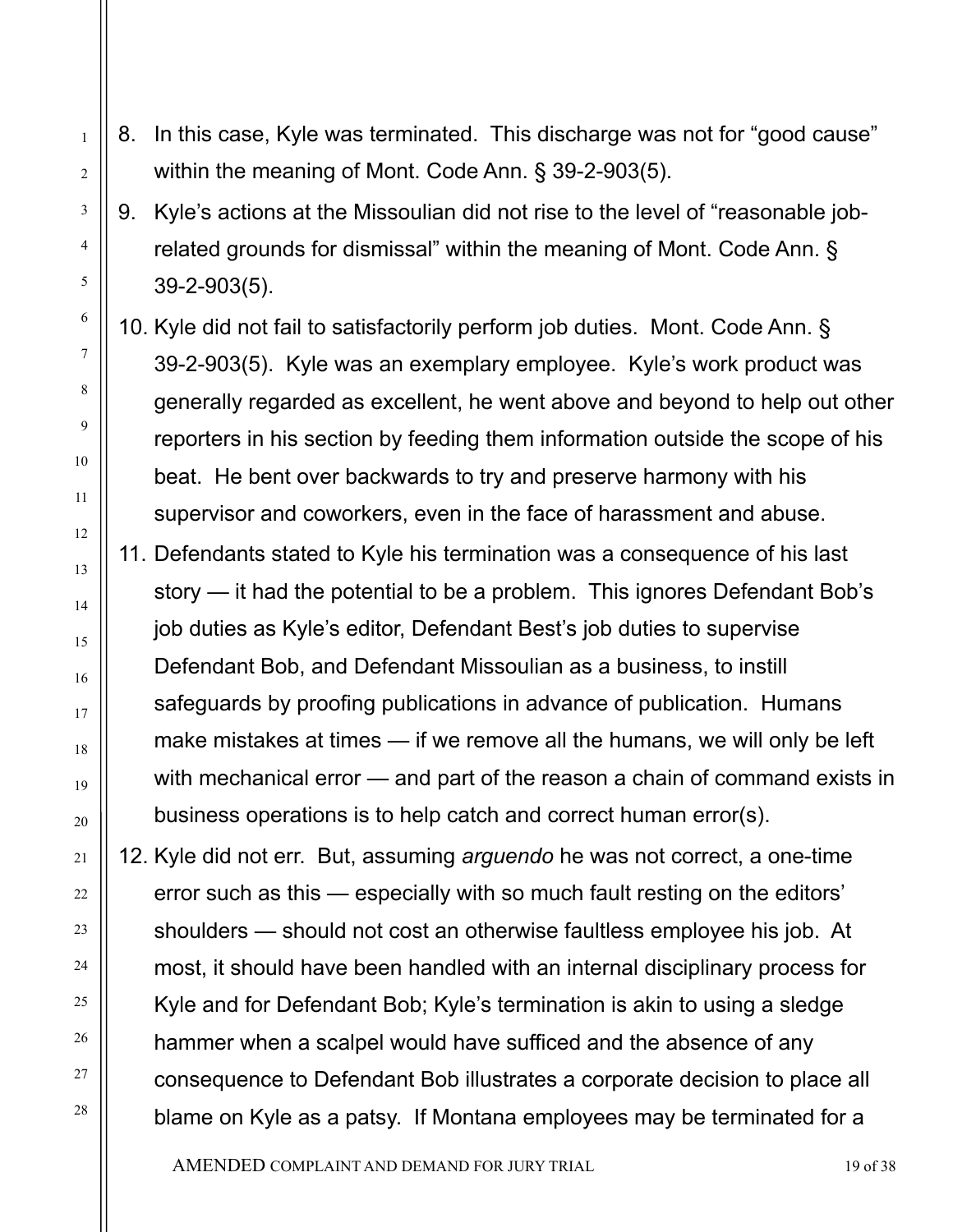small number of mistakes far apart in time, Montana citizens will never know any job security.

1

2

3

4

5

6

7

8

9

10

11

12

13

14

15

16

17

18

19

20

21

22

23

24

25

26

27

28

13. Kyle did nothing to disrupt the employer's operation within the meaning of Mont. Code Ann. § 39-2-903(5). Kyle was a "team player." Kyle made every effort to maintain harmony with Bob and AJ; nonetheless, they united against Kyle and nothing he said or did was ever able to change that. Furthermore, Defendant Bob expressed on more than one occasion that he held Kyle's journalistic work to be outstanding. If he was dissatisfied with Kyle's professional work, he would not have told Kyle that he was going to promote him to AJ's position even though AJ had not yet committed to leaving the Missoulian.

- 14. Claims against Kyle for his final story also did not disrupt the employer's operation. As described above, although including the specific information about the abuse Carly Hergett stated was perpetrated by her father may have been a mistake, it was a first-time mistake that never should have made it through the screening process. Terminating Kyle was, and still is, scapegoating and involution of Montana law.
- 15. There are no other legitimate business reasons supporting good cause for Kyle's termination. Mont. Code Ann. § 39-2-903(5). "Legitimate business reasons" are reasons that are "neither false, whimsical, arbitrary or capricious" and they must have "some logical relationship to the needs of the business." Andrews, ¶ 18. Any ascertainable reasons for discharging Kyle are not legitimate business reasons.

16. Kyle's case is analogous to Andrews, *supra*. The Missoulian failed to provide continuing training or education pertinent to his job, failed to define procedures, and did not appropriately supervise and evaluate Kyle; just as in Andrews, the Missoulian cannot have good cause to discharge for failure to

AMENDED COMPLAINT AND DEMAND FOR JURY TRIAL 20 0 0 138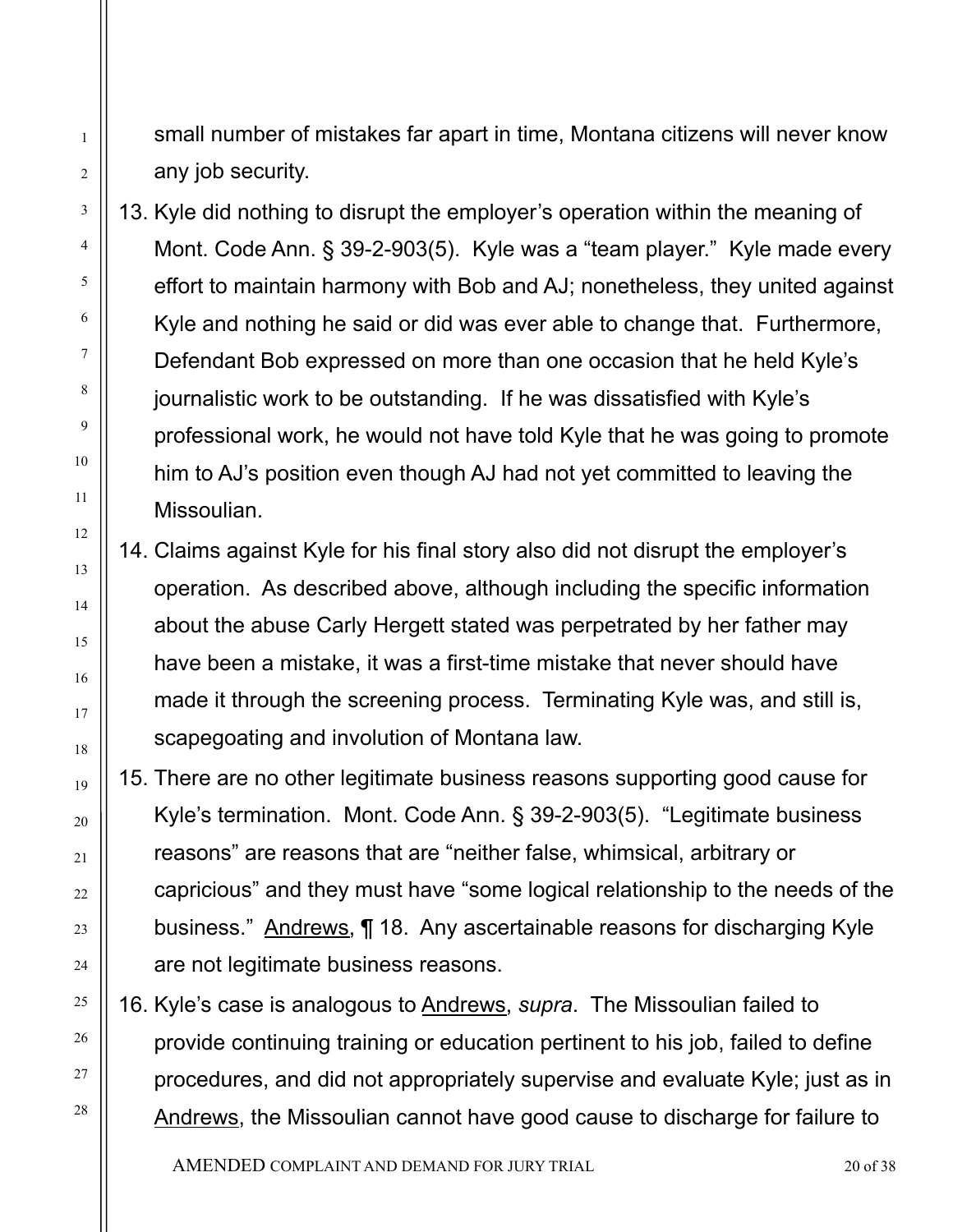perform job duties when no training was provided, no evaluations conducted, and / or there was no failure to abide by procedures when no procedures existed. The Andrews court reversed summary judgment for termination based upon five years of misplacing cash and other vital information; here, Kyle has been terminated for submitting a story to his editor for publication that included abuse allegations substantiated by two witnesses, two collateral sources, and was previously published by Lee Enterprises through the Billings Gazette as truth. Kyle is not at fault for the copy editor or Defendant Bob's failure to edit the story upon submission. Just as five years of alleged misconduct was not sufficient for dismissal in Andrews, the Missoulian is liable for wrongful termination and must be awarded compensatory damages.

1

2

3

4

5

6

7

8

9

10

11

12

13

14

15

16

17

18

19

20

21

22

23

24

25

26

27

28

17. Kyle's dismissal was not for good cause. His termination by Defendants was wrongful and in violation of the WDEA and Montana law.

(b) Count Two — Violation of Personnel Policy

- 1. Kyle Sample repeats and incorporates by reference each and every statement and allegation contained in all preceding paragraphs as though fully set forth in this section.
- 2. A discharge is also wrongful under the WDEA if "…the employer violated the express provisions of its own written personnel policy." Mont. Code Ann. §§ 39-2-904(1)(b) and (c).
- 3. In this case, Defendants have violated the express terms of their own personnel policy.
- 4. According to the Missoulian's Employee Handbook, they seek to foster an environment of teamwork, individual growth, trust, and working together to resolve problems. Exhibit 2, page 6-8 and 14). The Missoulian promises to hold management accountable for harassment and retaliation, and to

AMENDED COMPLAINT AND DEMAND FOR JURY TRIAL 21 of 38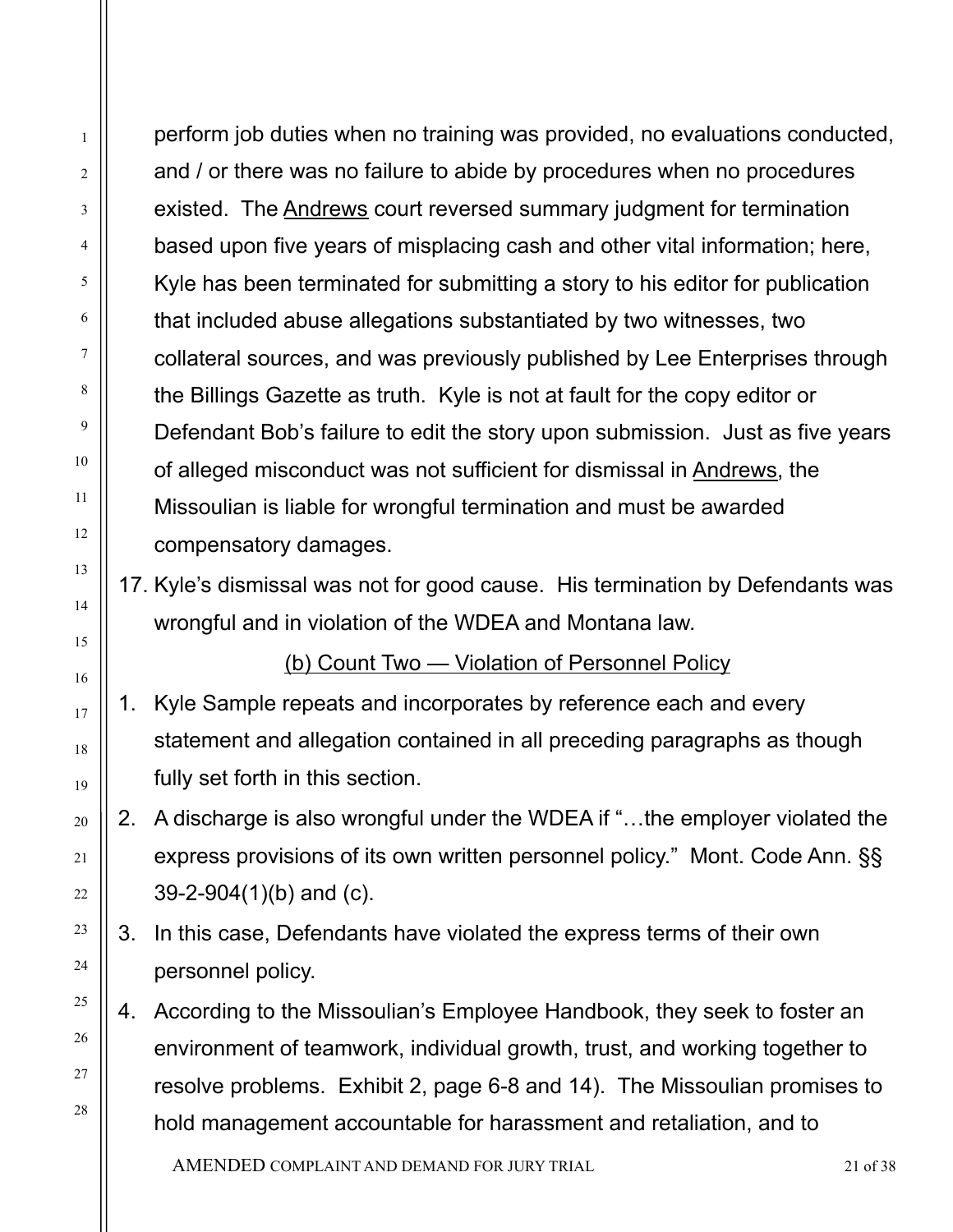understand and uphold the concepts of professional management. Exhibit 2, page 8.

5. Time and again, Defendants violated these provisions in their treatment of Kyle:

1

2

3

4

5

6

7

8

9

10

11

12

13

14

15

16

17

18

19

20

21

22

23

24

25

26

27

28

• There was no effort made by Kyle's manager, Defendant Bob, to foster trust or problem solving.

• Defendant Bob gave lip service to the concept of teamwork, while simultaneously siding with AJ at every turn, adding to the abuse being heaped upon Kyle by his coworker, AJ.

• Defendant Bob ignored every concern Kyle brought to him, and harassed him for his attempts to work things out with AJ.

• Defendant Bob retaliated against Kyle by throwing a reprimand letter at him the very day after Kyle stated that he was considering filing a grievance against Defendant Bob.

• The Missoulian and Defendant Kathy Best failed to conform to their personnel policy by failing to monitor and hold Defendant Bob accountable as a manager.

• The Missoulian failed to direct Defendant Bob's conduct to conform to the Corporation's own personnel manual, resulting in Defendant Bob's mistreatment of Kyle and Defendant Bob's failure to provide his reporters with sufficient oversight.

• Defendant Bob did not sufficiently complete his principle assigned job duty, editing, and put his subordinates at great risk of personal and professional harm by failing to provide them with feedback, proofing, or guidance. (This is precisely what occurred here when Kyle's story was

AMENDED COMPLAINT AND DEMAND FOR JURY TRIAL 22 0 138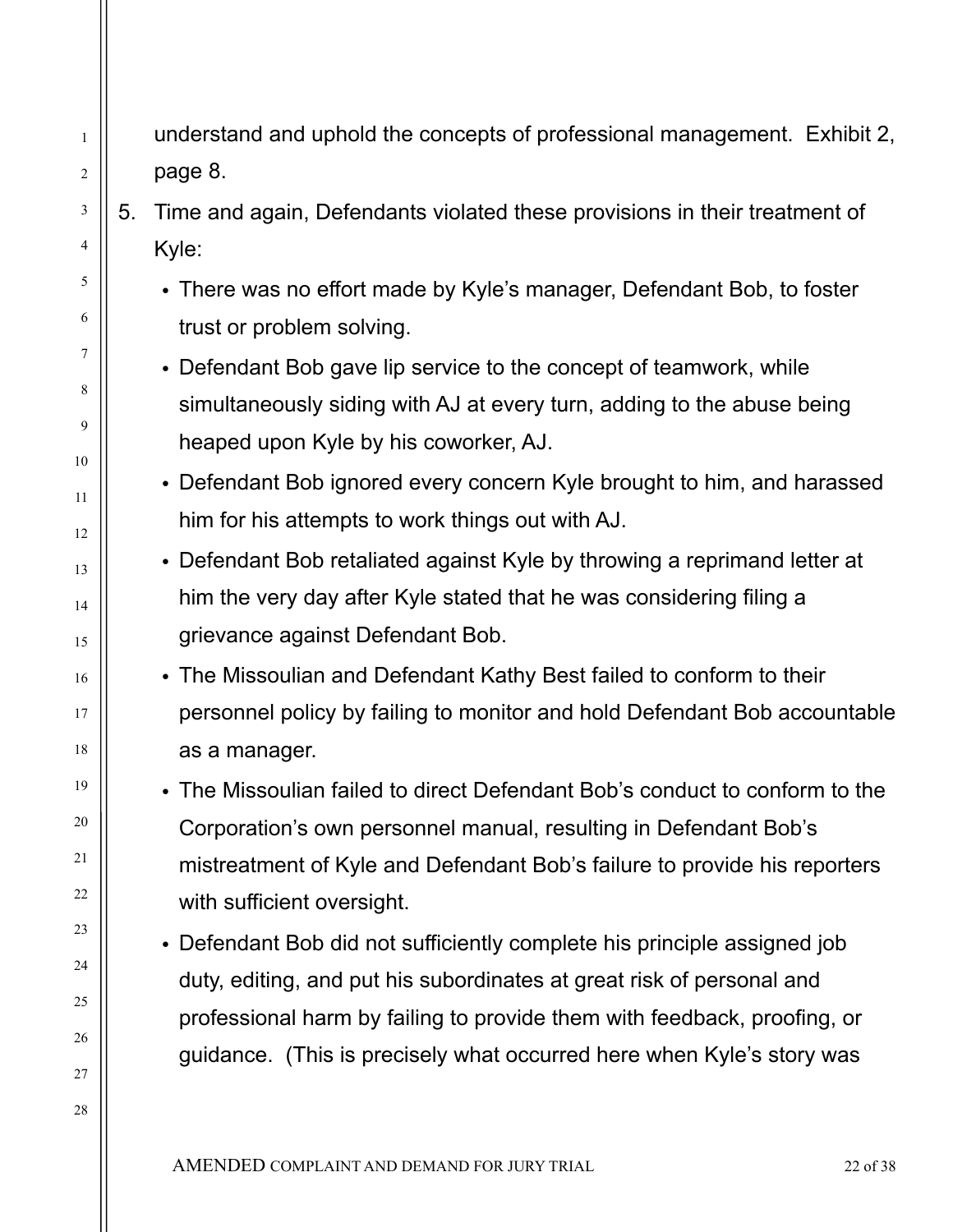submitted for publication, not proofed by Defendant Bob, and Kyle wound up fired.)

6. Based upon the foregoing enumerated failures by Defendants, Defendants violated the express terms of their personnel policy. Kyle's termination was wrongful under the WDEA and Montana Law.

1

2

3

4

5

6

7

8

9

10

11

12

13

14

15

16

17

18

19

20

21

22

23

24

25

26

27

28

#### **COUNT THREE — NEGLIGENT SUPERVISION OF EMPLOYEES**

1. Kyle Sample repeats and incorporates by reference each and every statement and allegation contained in all preceding paragraphs as though fully set forth in this section.

2. Defendants should be liable for negligent supervision of employees.

3. Although the Montana Supreme Court has referenced the torts of negligent hiring, retention, and supervision, it has yet to explicitly discuss them in depth. *See* Saucier ex rel. Mallory v. McDonald's Restaurants of Mont., Inc., 2008 MT 63, 179 P.3d 481 (Court declined ruling on the tort claim because it was a sexual harassment case, placing it under the MHRA); Bruner v. Yellowstone County, 272 Mont. 261, 900 P.2d 901 (1995); Hoffman v. Austin, 2006 MT 289, 147 P.3d 177 (overruled on other grounds); Pablo v. Moore, 2000 MT 48, 995 P.2d 460. *See also* Peschel v. City of Missoula, 664 F.Supp.2d 1149 (D. Mont. 2009).

4. In Bruner — a case that was focused on whether the sole remedy for sexual harassment was found in the MHRA — Justice Leaphart, in his dissent, stated that he would explicitly recognize the separate tort of negligent retention in Montana. "When, during the course of employment, the employer becomes aware or should have become aware of problems with an employee that indicated his [or her] unfitness, and the employer fails to take further action such as investigating, discharge, or reassignment." 272 Mont. at 269. (quoting Yunker v. Honeywell, 496 N.W.2d 419, 423 (quoting

AMENDED COMPLAINT AND DEMAND FOR JURY TRIAL 23 of 38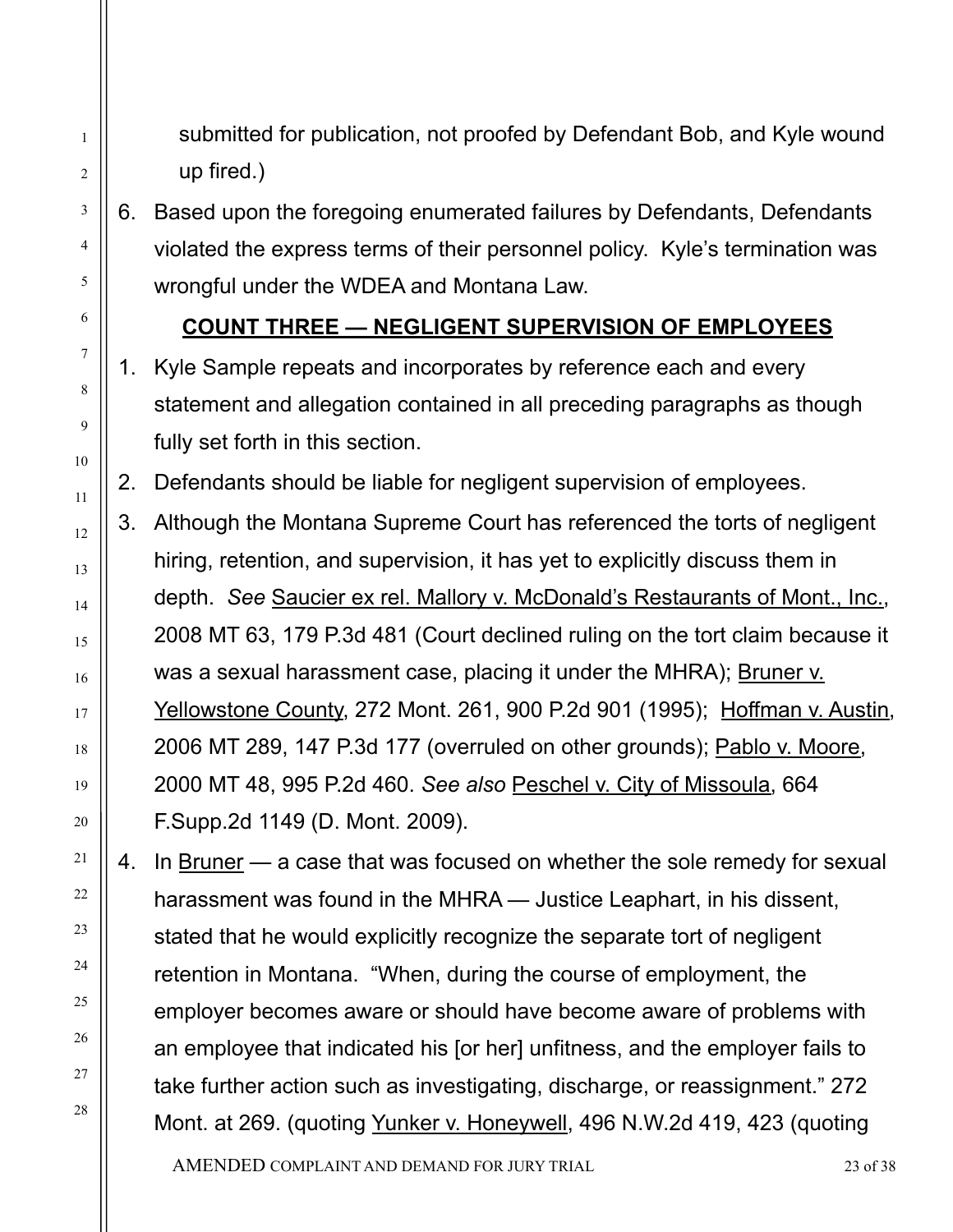Garcia v. Duffy, 492 So.2d 435, 438-39 (Fla.Dist.Ct.App. 1986))). He furthermore stated that "[i]n *Vollmer v. Bramlette* (1984), 594 F.Supp. 243, the Federal District Court for the District of Montana concluded that an employer has a duty to protect his or her employees from foreseeable employee-caused harms. That court concluded that in the negligent hiring context, "the question of foreseeability, such as which would give rise to a duty of the employer, is a question of fact not properly disposed of by summary judgment." *Vollmer,* 594 F.Supp. at 248. The basis of responsibility under the doctrine of negligent hiring is the master's own negligence in hiring or retaining in his employ an incompetent servant whom the master knows or by the exercise of reasonable care should have known was incompetent or unfit and thereby creating an unreasonable risk of harm to others. Estate of Arrington v. Fields (Tex.Civ.App.1979), 578 S.W.2d 173, 178." Bruner, at 269-270.

1

2

3

4

5

6

7

8

9

10

11

12

13

14

15

16

17

18

19

20

21

22

23

24

25

26

27

28

5. In this case, Defendant Bob Meseroll has demonstrated poor supervisory skills resulting in a stressful and hostile work environment. He consistently sided with AJ, his friend and "prodigy," without hearing Kyle's side of the story; bullied and degraded Kyle; ignored Kyle's concerns; and leveled untrue and unsubstantiated accusations at Kyle. Defendant Bob also consistently failed to perform his job as an editor by reviewing Kyle's work, placing Kyle and the other reporters at risk of making mistakes that could cost them personally and professionally. As a supervisor, Defendant Bob requires sufficient training to supervise subordinates. He also requires his own supervisor to oversee his work. Defendant Bob did not demonstrate the necessary skills to be a competent supervisor. Defendant Bob's negligent supervision permitted Kyle to be subjected to unreasonable stress, hostile work environment, and negligently failed to execute his job duty of editing

AMENDED COMPLAINT AND DEMAND FOR JURY TRIAL 24 0 138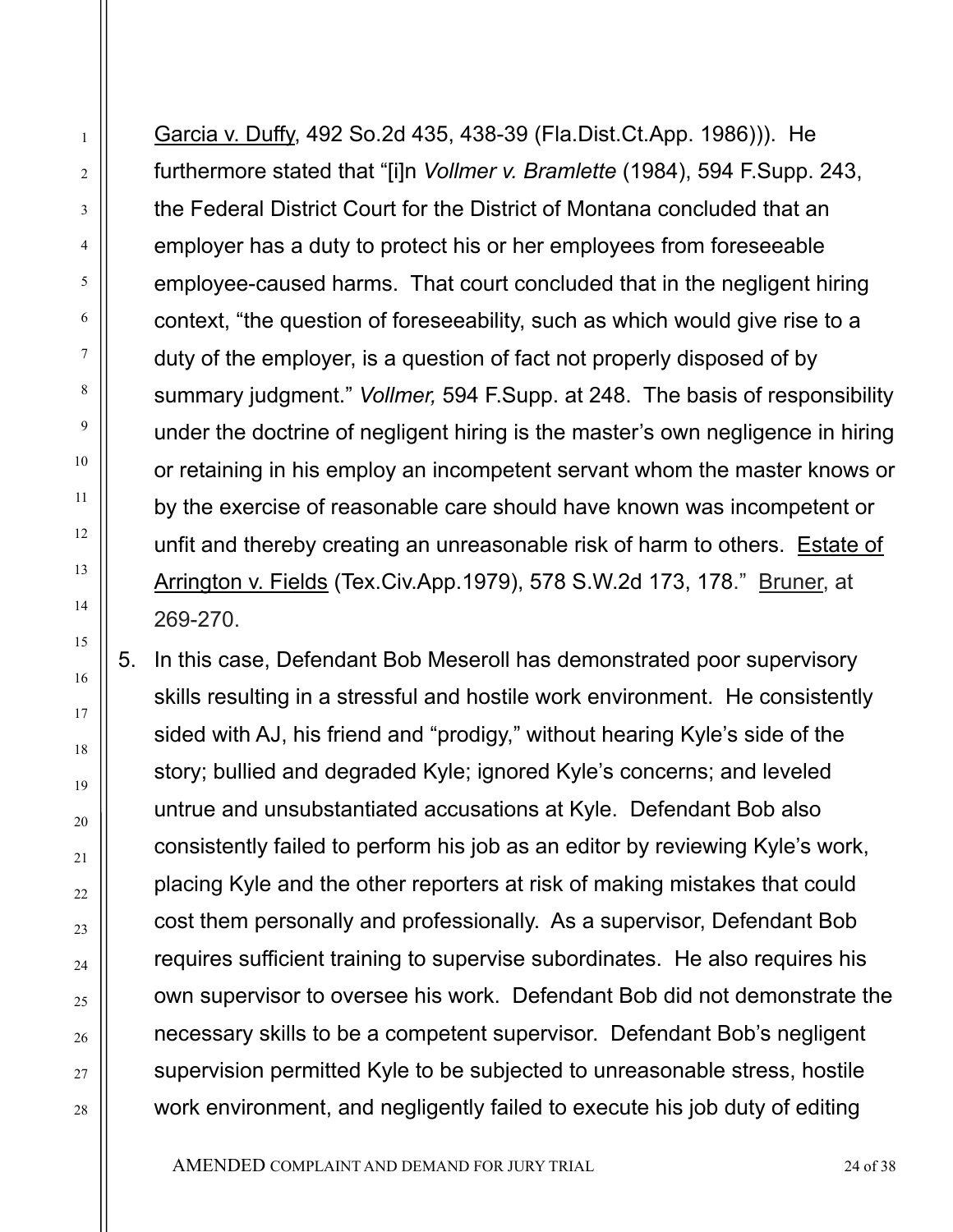Kyle's stories prior to publication. Defendant Bob's negligence caused Kyle anxiety and humiliation of having a story published with information that landed Kyle in trouble, which Defendant Bob should have caught; but for Defendant Bob's negligent supervision, Kyle would not have been harmed. Defendants are liable for negligent supervision and retention of employees. 6. Further, the Missoulian is negligent in its supervision of Kyle Sample and the other reporters. As a front-line reporter, Kyle reasonably expected the network of editors and copy editors to supervise and support him. As an hourly-wage employee, Kyle also had a reasonable and legal expectation to be compensated for all work performed beyond 40 hours each week. All Defendants were responsible to provide Kyle and the other reporters with a fair, respectful, and harassment-free environment. Defendants failed to meet any of these reasonable expectations, and thus should be liable on this additional theory for negligent supervision and retention of employees.

7. The Missoulian became aware or should have become aware of problems with Kyle's supervisors that indicated an unfitness, and the Missoulian failed to take further action such as investigating, discharge, or reassignment. The Missoulian has a duty to protect its employees from foreseeable employeecaused harms. The Missoulian's own negligence in hiring or retaining deficient employees whom The Missoulian knows or by the exercise of reasonable care should have known was incompetent or unfit created an unreasonable risk of harm to Kyle. Defendant should be held liable for its negligent supervision.

# **COUNT FOUR — BREACH OF OBLIGATION OF GOOD FAITH AND FAIR DEALING**

AMENDED COMPLAINT AND DEMAND FOR JURY TRIAL 25 OF 38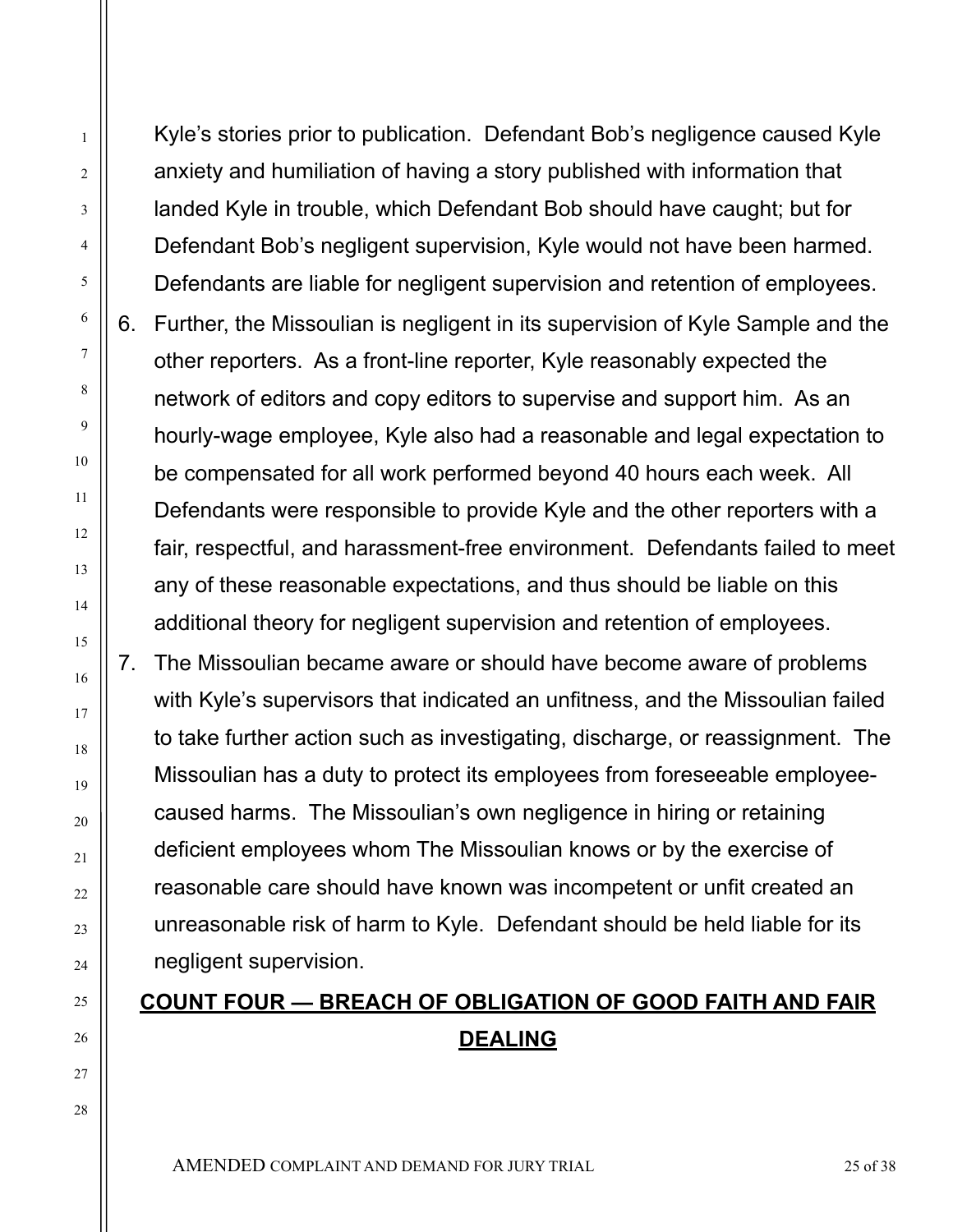1. Kyle Sample repeats and incorporates by reference each and every statement and allegation contained in all preceding paragraphs as though fully set forth in this section.

2. "Every contract, regardless of type, contains an implied covenant of good faith and fair dealing." Story v. City of Bozeman, 242 Mont. 436, 450, 791 P. 2d 767 (Mont., 1990). "'In essence, the covenant is a mutual promise implied in every contract that the parties will deal with each other in good faith, and not attempt to deprive the other party of the benefits of the contract through dishonesty or abuse of discretion in performance.' Beaverhead Bar Supply v. Harrington, 247 Mont. 117, 124, 805 P.2d 560, 564 (1991) citing Story, 242 Mont. at 450, 791 P.2d at 775; *citing* Restatement (Second) of Contracts § 205 cmt. a (1981) ('Good faith performance or enforcement of a contract emphasizes faithfulness to an agreed common purpose and consistency with the justified expectations of the other party....')" Phelps v. Framton, 2007 MT 263, ¶ 29, 339 Mont. 330, 170 P.3d 474 (Mont., 2007).

3. The Wrongful Discharge from Employment Act is "the exclusive remedy for a wrongful discharge from employment," which means that "no claim for discharge may arise from tort or express or implied contract." Mont. Code Ann. §§ 39-2-902 and -913. The Montana Supreme Court has held that this bars all claims for wrongful discharge based on common law tort or express contract. Kneeland v. Luzenac America, Inc.*,* 1998 MT 136, ¶ 27, 289 Mont. 201, 961 P.2d 725. Furthermore, Mont. Code Ann. § 39-2-905(3), states: "There is no right under any legal theory to damages for wrongful discharge under this part for pain and suffering [or] emotional distress…." Hence, the WDEA disallows tort and contract claims arising from the discharge, but does not bar claims arising within the circumstances of employment separate and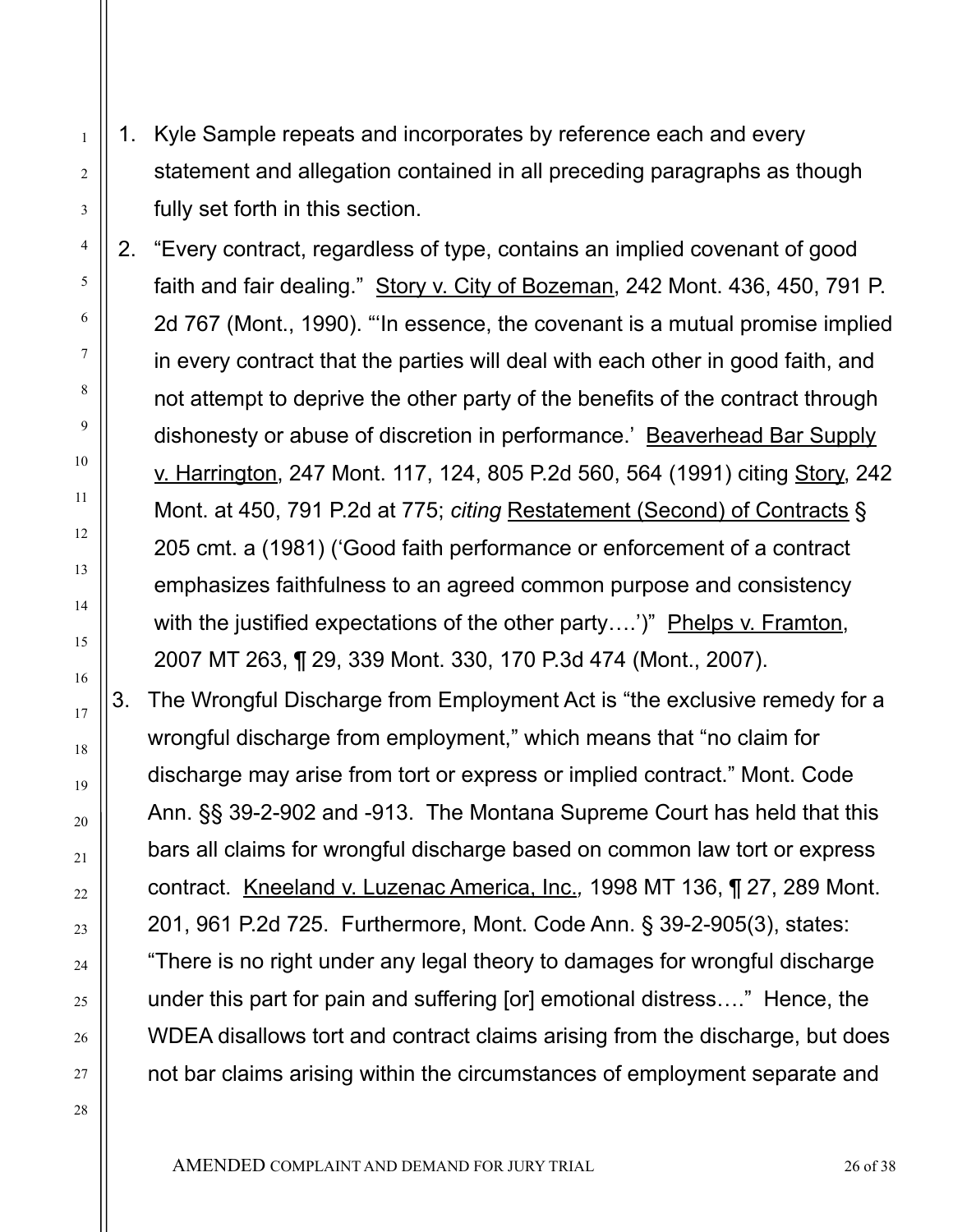independent from the discharge. Beasley v. Semitool, Inc., 258 Mont. 258, at 262, 853 P.2d 84 (1993).

4. As held in Story v. City of Bozeman, 242 Mont. 436, 791 P.2d 767 (1990), a breach of the underlying contract is not a prerequisite to a breach of the implied covenant of good faith and fair dealing.

1

2

3

4

5

6

7

8

9

10

11

12

13

14

15

16

17

18

19

20

21

22

23

24

25

26

27

28

- 5. In this case, there was an employment contract between Defendants and Kyle, and Defendants did not abide by the obligation of good faith and fair dealing in the underlying implied contract. Defendants did not deal with Kyle in good faith. Defendant Bob treated Kyle with incredibly unreasonable hostility and disrespect, depriving him "of the benefits of the contract through dishonesty or abuse of discretion in performance." Beaverhead Bar Supply, 247 Mont. at 124. The benefits of the implied covenant of good faith and fair dealing includes being treated fairly and consistently, and having any concerns or issues addressed in an even-handed way. Defendants deprived Kyle of these benefits through the dishonest behavior between AJ and Defendant Bob towards Kyle and through Defendant Bob's abuse of discretion in performance as Kyle's supervisor.
- 6. Kyle had a "justified expectation" Defendants would treat him fairly and consistently; because they did not, Defendants breached their obligations of good faith and fair dealing. Phelps, ¶ 29.

#### **COUNT FIVE — NEGLIGENT INFLICTION OF EMOTIONAL DISTRESS**

- 1. Kyle Sample repeats and incorporates by reference each and every statement and allegation contained in all preceding paragraphs as though fully set forth in this section.
- 2. Defendants negligently inflicted emotional distress on Kyle Sample during his employment period by creating a severely distressing work culture beyond what a reasonable person would be expected to endure.

AMENDED COMPLAINT AND DEMAND FOR JURY TRIAL 27 of 38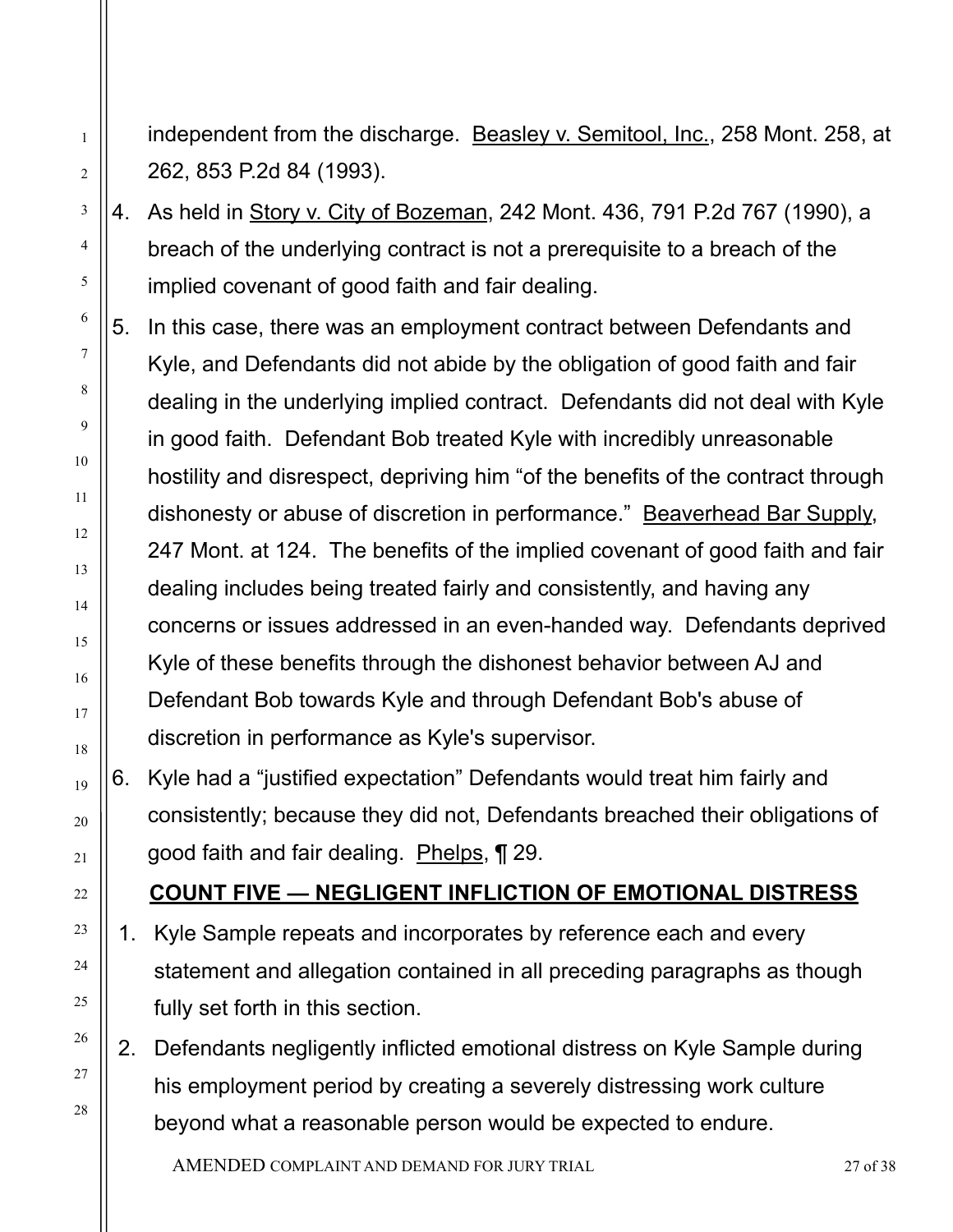3. "A cause of action for negligent infliction of emotional distress will arise under circumstances where serious or severe emotional distress to the plaintiff was the reasonably foreseeable consequence of the defendant's negligent act or omission." Sacco v. High Country Independent Press, Inc., 271 Mont. 209, 232, 896 P.2d 411 (1995). It is only for the court to decide whether severe or serious emotional distress could be found from the evidence, and for the jury to decide whether in fact it has existed. Id., 271 Mont. at 233, 896 P.2d at 425. The finder of fact, whether judge or jury, is "best situated to determine whether and to what extent the defendant's conduct caused emotional distress, by referring to their own experience." Id. Evidence of physical injury is not necessary to support a claim of emotional distress. Id.

4. The Montana Supreme Court has adopted the Restatement (Second) of Tort's definition of "severe or serious" emotional distress: "Emotional distress…includes all highly unpleasant mental reactions…. It is only where it is extreme that the liability arises…. The law intervenes only where the distress inflicted is so severe that no reasonable [person] could be expected to endure it. The intensity and the duration of the distress are factors to be considered in determining its severity." Id. 271 Mont. at 234, 896 P.2d at 425. 5. The Wrongful Discharge from Employment Act is "the exclusive remedy for a wrongful discharge from employment," meaning "no claim for discharge may arise from tort or express or implied contract." Mont. Code Ann. §§ 39-2-902 and -913. The Montana Supreme Court has held that this bars all claims for wrongful discharge based on common law tort or express contract. Kneeland v. Luzenac America, Inc.*,* 1998 MT 136, ¶ 27, 289 Mont. 201, 961 P.2d 725. Furthermore, Mont. Code Ann. § 39-2-905(3), states: "There is no right under any legal theory to damages for wrongful discharge under this part for pain and suffering [or] emotional distress…." Hence, the WDEA disallows tort and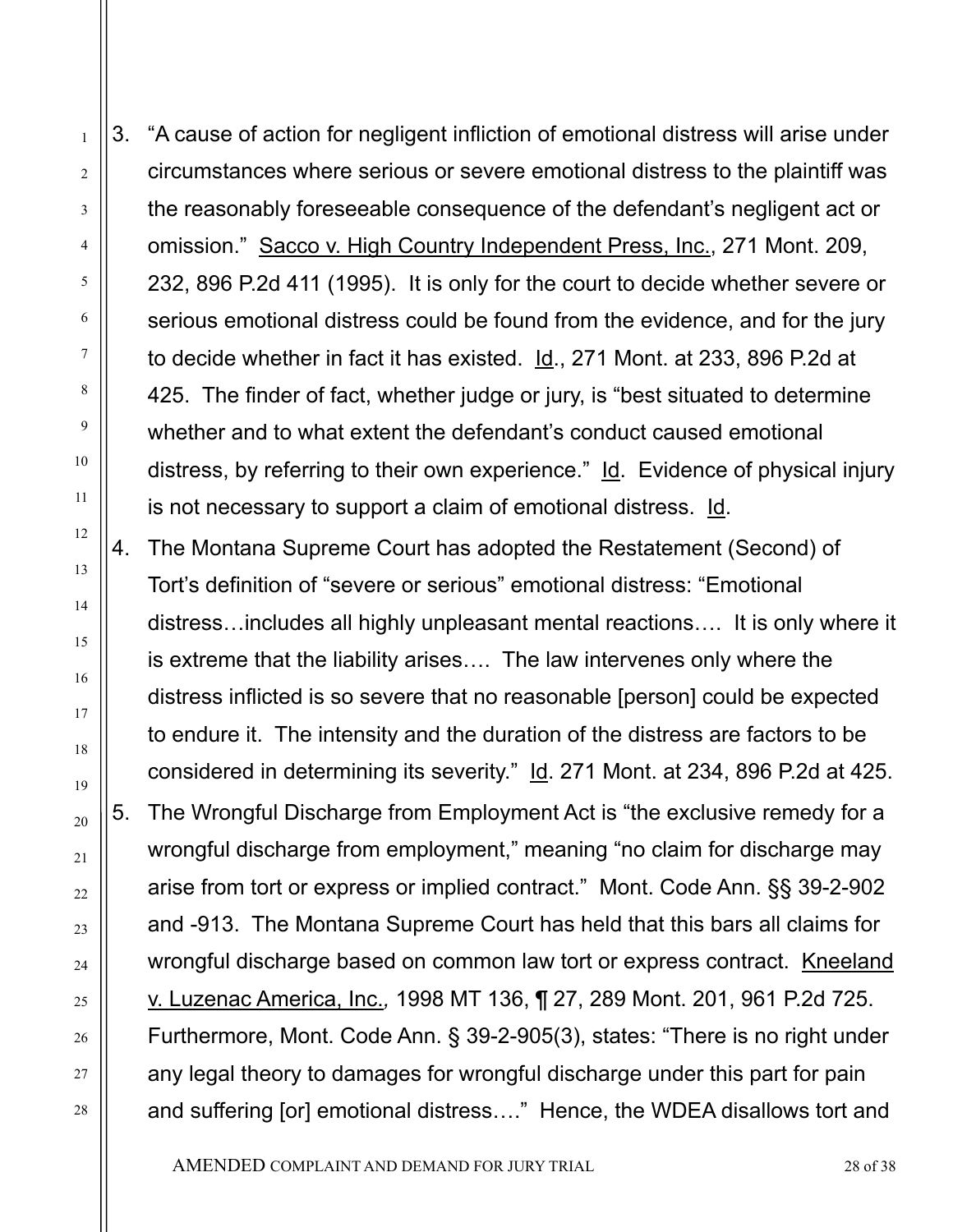contract claims arising from the discharge; notwithstanding, this does not bar claims arising within the circumstances of employment separate and independent from the discharge. Beasley v. Semitool, Inc., 258 Mont. 258, at 262, 853 P.2d 84 (1993).

1

2

3

4

5

6

7

8

9

10

11

12

13

14

15

16

17

18

19

20

21

22

23

24

25

26

27

28

6. In McGinnis v. City of East Helena, 2002 MT 254, 63 P.3d 512, an employee sued his employer for infliction of emotional distress (negligent and intentional), wrongful discharge, and additional counts. The district court granted summary judgment in favor of the defendant employer and the Montana Supreme Court affirmed.

7. In McGinnis, the plaintiff described acts of harassment by his supervisor, including insults about his weight, intelligence, and a threat of demotion. These incidents occurred sporadically over a two-year period. The McGinnis Court made a finding these threats were "idle, one-time events." The Court stated the "relationship between the parties is an important consideration," and highlighted that the beginning of the relationship between these parties was friendly, the "needling" was initially friendly and humorous, and it was a year or more before things began to deteriorate. The Court held this did not rise to the required level of "serious and severe" emotional distress and affirmed the trial court. McGinnis, ¶ 28-29.

8. In this case, Kyle's emotional injuries as factually distinguishable from McGinnis, *supra*. Kyle suffered negligent infliction of emotional distress due to Defendant Bob's and AJ's negligently hostile and abusive treatment during his employment with them, and the negligent failure of Defendant Kathy Best and the Missoulian to prevent such treatment. Sacco, 271 Mont. at 232. Independent of Defendant's wrongful termination, AJ and Defendant Bob's behavior made for unbearable working conditions for the almost two years that Kyle worked for the Missoulian. AJ and Defendant Bob engaged in

AMENDED COMPLAINT AND DEMAND FOR JURY TRIAL 29 01 38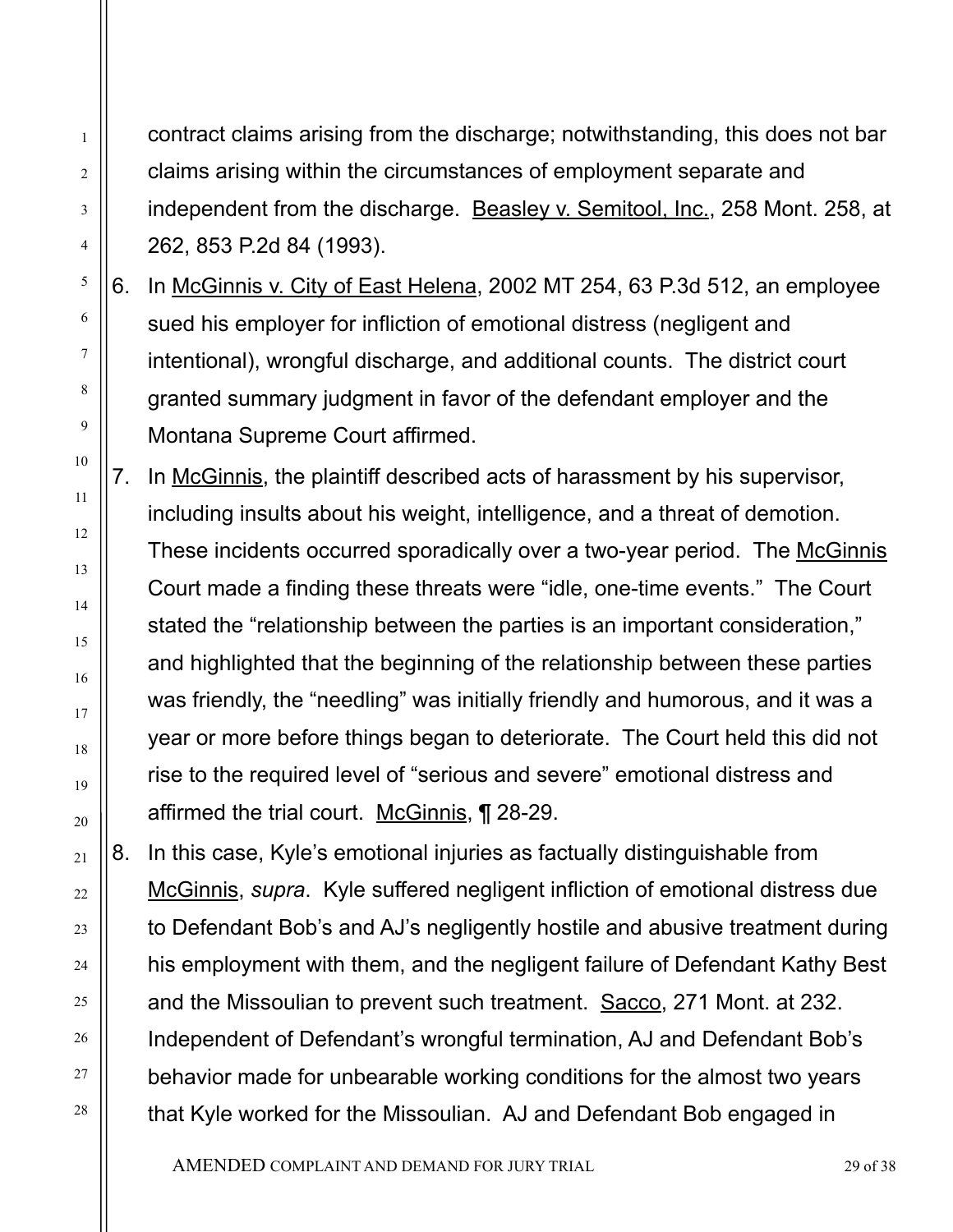behavior that any reasonable person would find to constitute "serious emotional distress." Id. 271 Mont. at 234. A reasonable person would be "unable to endure" being harassed, plagiarized, disrespected, and undermined, and then upon presentation of those issues to their supervisor, see them brushed aside and summarily denied for almost two years. Id. To reach a point where an employee feels trapped and marginalized for no reason at all is unconscionable. That type of behavior — denying every grievance and slowly making someone doubt their feelings and often their sanity — is sheer abuse and would result in a constructive discharge if it had continued. This is especially egregious when Defendant Bob indicated more than once that he did not doubt Kyle's professional abilities; Defendant Bob had a personal vendetta against Kyle.

1

2

3

4

5

6

7

8

9

10

11

12

13

14

15

16

17

18

19

20

21

 $22$ 

23

24

25

26

27

28

9. The negligently distressing behavior set forth in the recitation of facts in this pleading firmly establish Defendant's conduct is distinguishable from McGinnis. In McGinnis, the conduct of the employer, although inconsiderate, was sporadic and only became hostile in the few incidents during the last year or so of employment. It was not consistently ongoing, nor were the isolated incidents enough to constitute "serious or severe" distress. In the case *sub judice*, there is a two-year period of abuse and mistreatment, relieved only when Kyle was traveling for work and away from Defendant Bob. Even the plagiarism began the day of Kyle's interview with the Missoulian when no attribution was made to his investigation that revealed the Montana Grizzlies new head football coach.

10. Kyle routinely put in more than 40-hours of work each week. In spite of being an hourly wage employee, he was only paid for working more than 40-hours twice during his tenure at the Missoulian. Defendants showed their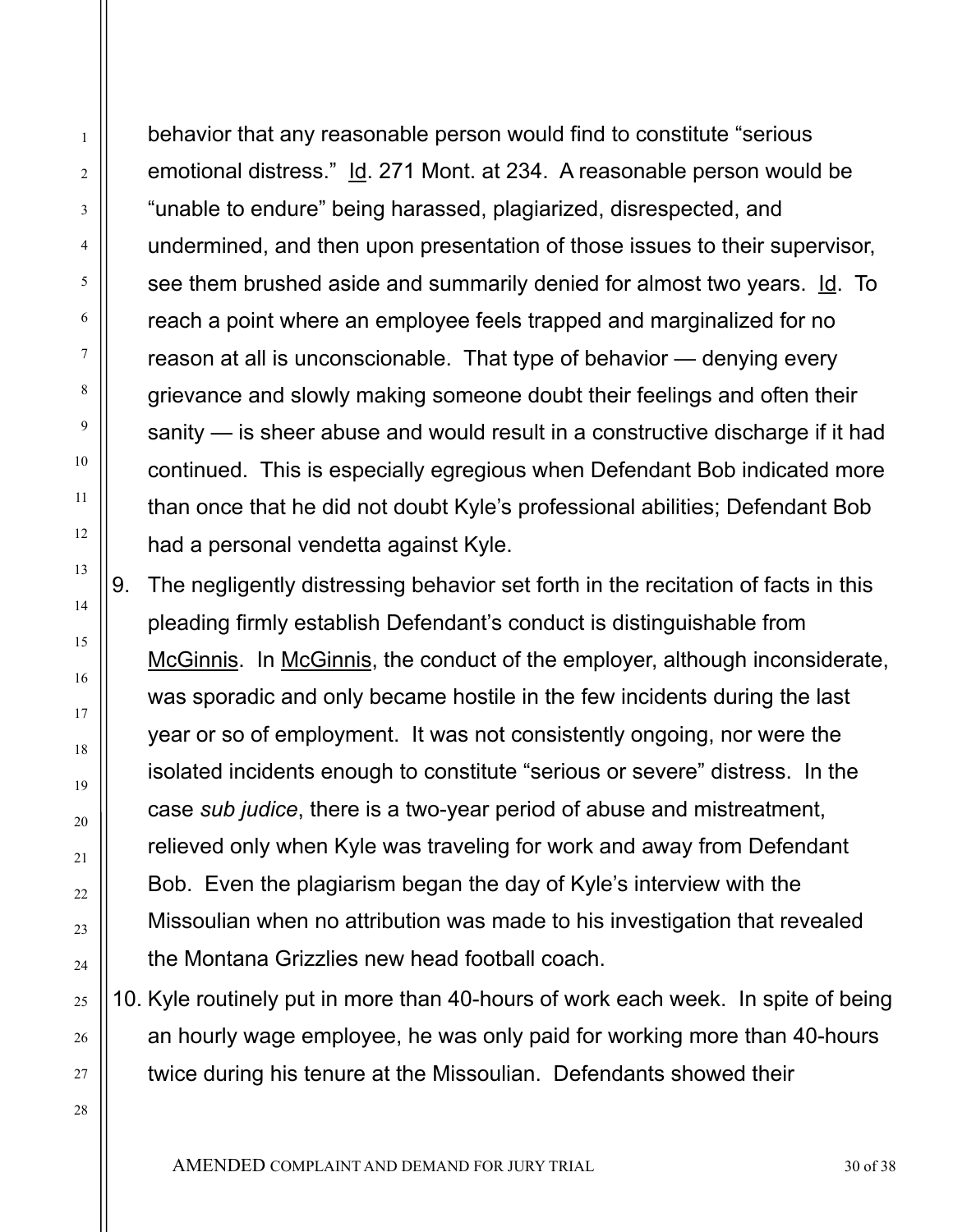- appreciation by demeaning, de-constructively criticizing, and plagiarizing Kyle's journalism.
- 11. Even when traveling outside the office, Defendant Bob managed to find ways to unjustly criticize Kyle. It is one thing to have a supervisor who is insensitive and makes jokes at the expense of an employee. Although distasteful, alone it is not enough to make an employee's mental suffering rise to the required level. Defendant Bob's behavior, detailed many times in this complaint, made Kyle's entire experience at the Missoulian "severely distressing," far beyond what a "reasonable person would be expected to endure." Sacco 271 Mont. at 234. This, coupled with the knowledge management routinely sided with supervisors, made Kyle feel utterly alone, isolated from any allies, and eventually made him start questioning his own judgment and emotions.

12. Defendants are liable for negligent infliction of emotional distress.

16

1

2

3

4

5

6

7

8

9

10

11

12

13

14

15

17

18

19

20

21

22

23

24

25

26

27

28

**COUNT SIX — INTENTIONAL INFLICTION OF EMOTIONAL DISTRESS** 

- 1. Kyle Sample repeats and incorporates by reference each and every statement and allegation contained in all preceding paragraphs as though fully set forth in this section.
- 2. Defendants intentionally inflicted emotional distress on Kyle Sample during his employment period by **creating a severely distressing work culture beyond what a reasonable person would be expected to endure.**
- 3. "[A]n independent cause of action for intentional infliction of emotional distress will arise under circumstances where serious or severe emotional distress to the plaintiff was the reasonably foreseeable consequence of the defendant's intentional act or omission." Sacco v. High Country Independent Press, Inc., 271 Mont. 209, 237, 896 P.2d 422 (1995). The Court applies the same requirement as in the preceding count that the emotional distress be

AMENDED COMPLAINT AND DEMAND FOR JURY TRIAL 31 of 38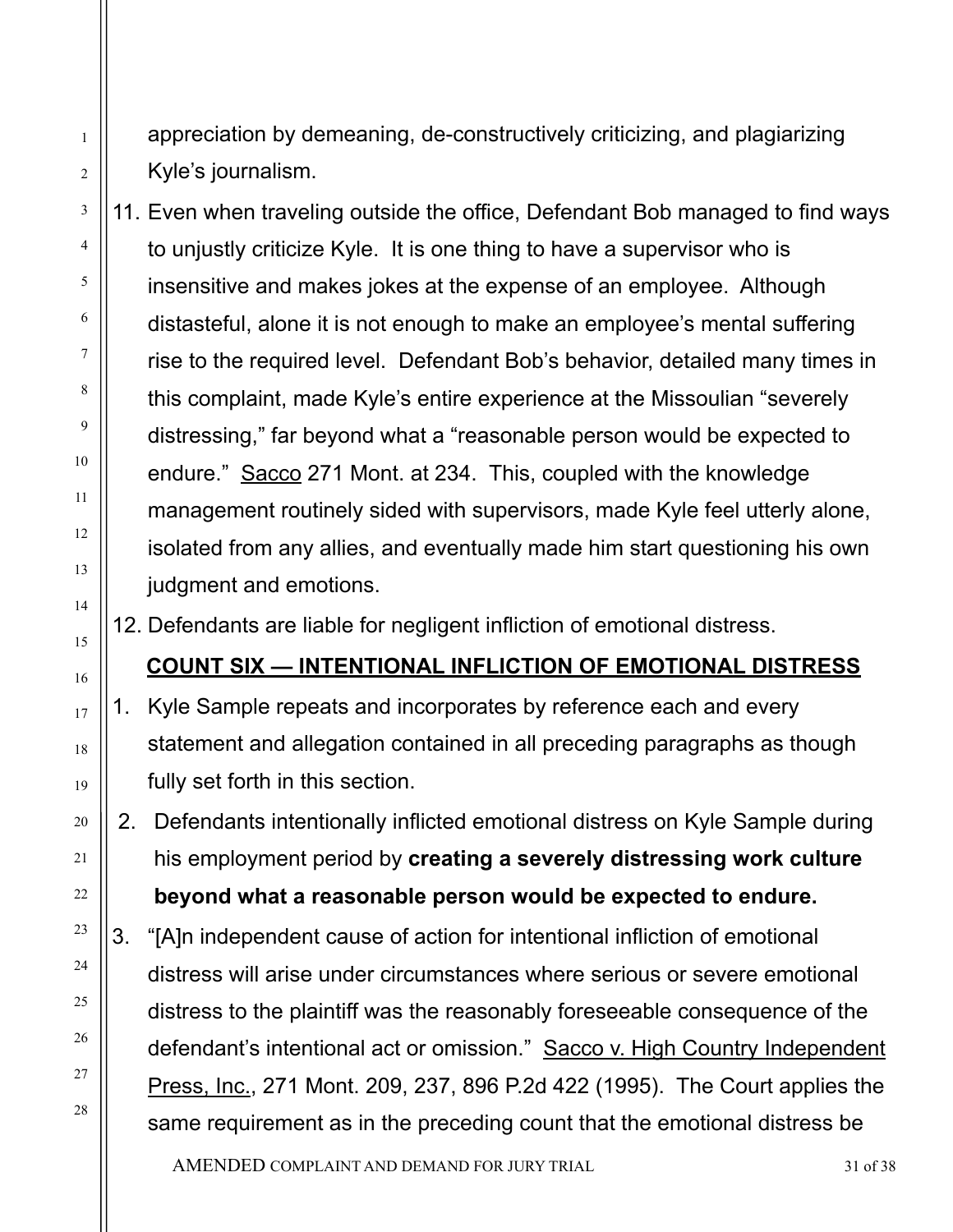serious or severe, defined in the same way that those terms are defined for negligent infliction of emotional distress. Id.

1

2

3

4

5

6

7

8

9

10

11

12

13

14

15

16

17

18

19

20

21

22

23

24

25

26

27

28

4. It is only for the court to decide whether severe or serious emotional distress could be found from the evidence, and for the jury to decide whether in fact it has existed. Id., 271 Mont. at 233, 896 P.2d at 425. The finder of fact, whether judge or jury, is "best situated to determine whether and to what extent the defendant's conduct caused emotional distress, by referring to their own experience." Id. Evidence of physical injury is not necessary to support a claim of emotional distress. Id.

5. The Montana Supreme Court has held "that an award of punitive damages is the proper method of addressing the culpability and intentional nature of the defendant's conduct in an intentional infliction of emotional distress case." Id. *See also* Miller v. Watkins, 200 Mont. 455, 468, 653 P.2d 126, 132 (1982) ("Punitive or exemplary damages are allowed where the defendant has been guilty of oppression, fraud, or malice, actual or presumed, for the sake of example and by way of punishing the defendant. Exemplary damages shall be used when the defendant clearly shows that he is deserving of such special treatment and punishment.")

6. "The difference between the negligent and intentional versions of the cause of action lies, not in the elements of the tort, but in the nature and culpability of the defendant's conduct." Sacco, 271 Mont. at 238. This means, when arguing *intentional* infliction of emotional distress, "the plaintiff may request relief in the form of punitive damages, per § 27-1-220, MCA, [statute allowing for punitive damages in certain types of situations] to address the culpability of the defendant's conduct." Id. 271 Mont. at 239.

7. In this case, the same analysis applies as in negligent infliction of emotional distress: Kyle suffered intentional infliction of emotional distress due to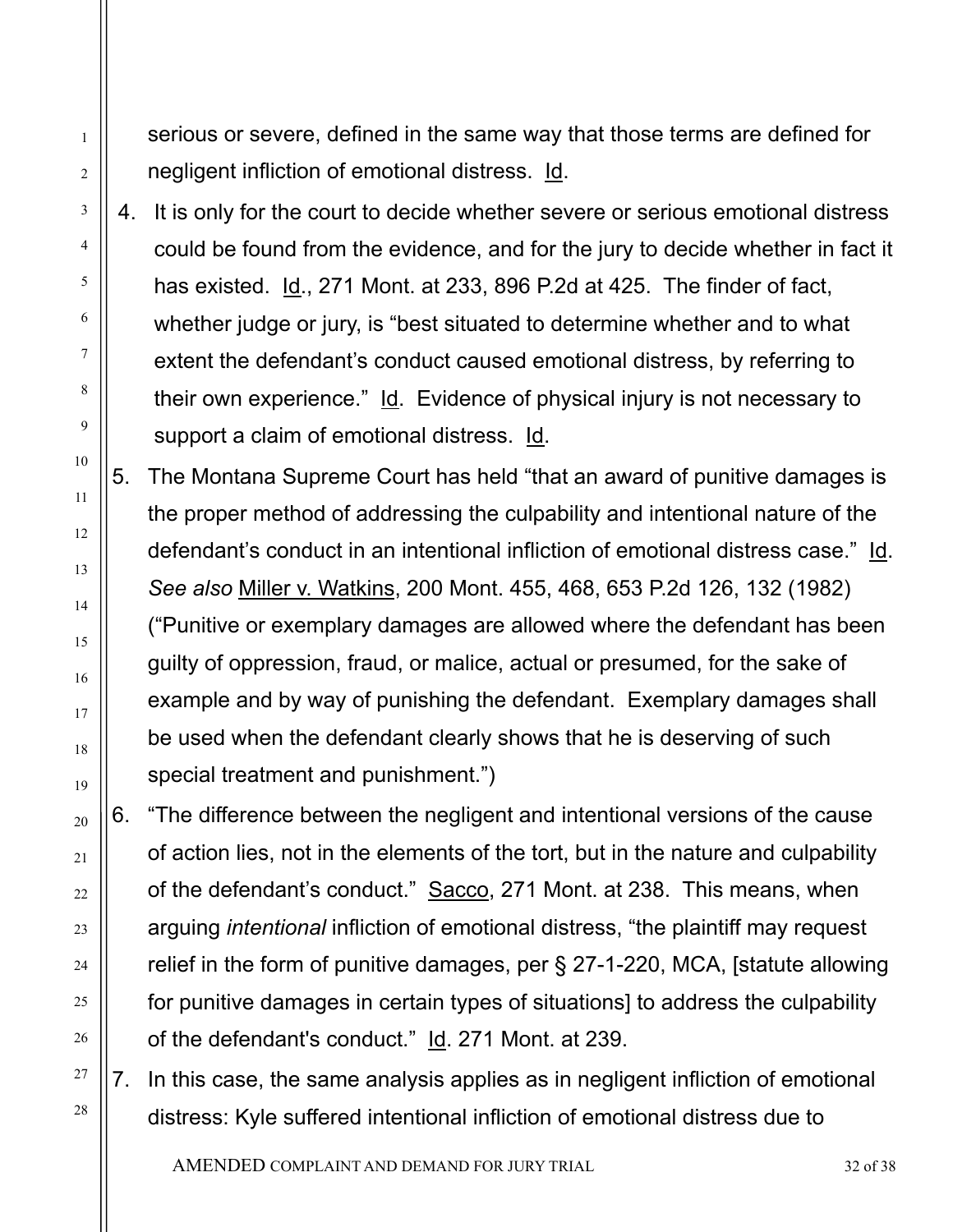Defendant Bob's and AJ's intentional hostility and abusive treatment during his employment. Sacco, 271 Mont. at 232. Kyle's discharge aside, AJ and Defendant Bob's behavior made for unbearable working conditions for the almost two years Kyle worked for the Missoulian. AJ and Defendant Bob intentionally engaged in behavior that any reasonable person would find to constitute "serious emotional distress." Id. 271 Mont. at 234. A reasonable person would be "unable to endure" being harassed, plagiarized, disrespected, and undermined, and then upon presentation of those issues to their supervisor, see them brushed aside and summarily denied for almost two years. Id. To reach a point where an employee feels trapped and marginalized is unconscionable. That type of behavior — denying every grievance and slowly making someone doubt their feelings and often their sanity — is abusive and would have resulted in a constructive discharge if it had continued. This is especially egregious when Defendant Bob indicated more than once that he did not doubt Kyle's professional abilities; it was a personal vendetta against him.

8. This case is distinguishable from McGinnis as stated above.

9. The culpability of Defendant's conduct elevates the negligent infliction of emotional distress alleged above to an intentional infliction of emotional distress.

10. Defendants are liable for intentional infliction of emotional distress.

# **COUNT SEVEN — ACTUAL MALICE**

- 1. Kyle Sample repeats and incorporates by reference each and every statement and allegation contained in all preceding paragraphs as though fully set forth in this section.
- 2. Defendants are guilty of actual malice towards Kyle.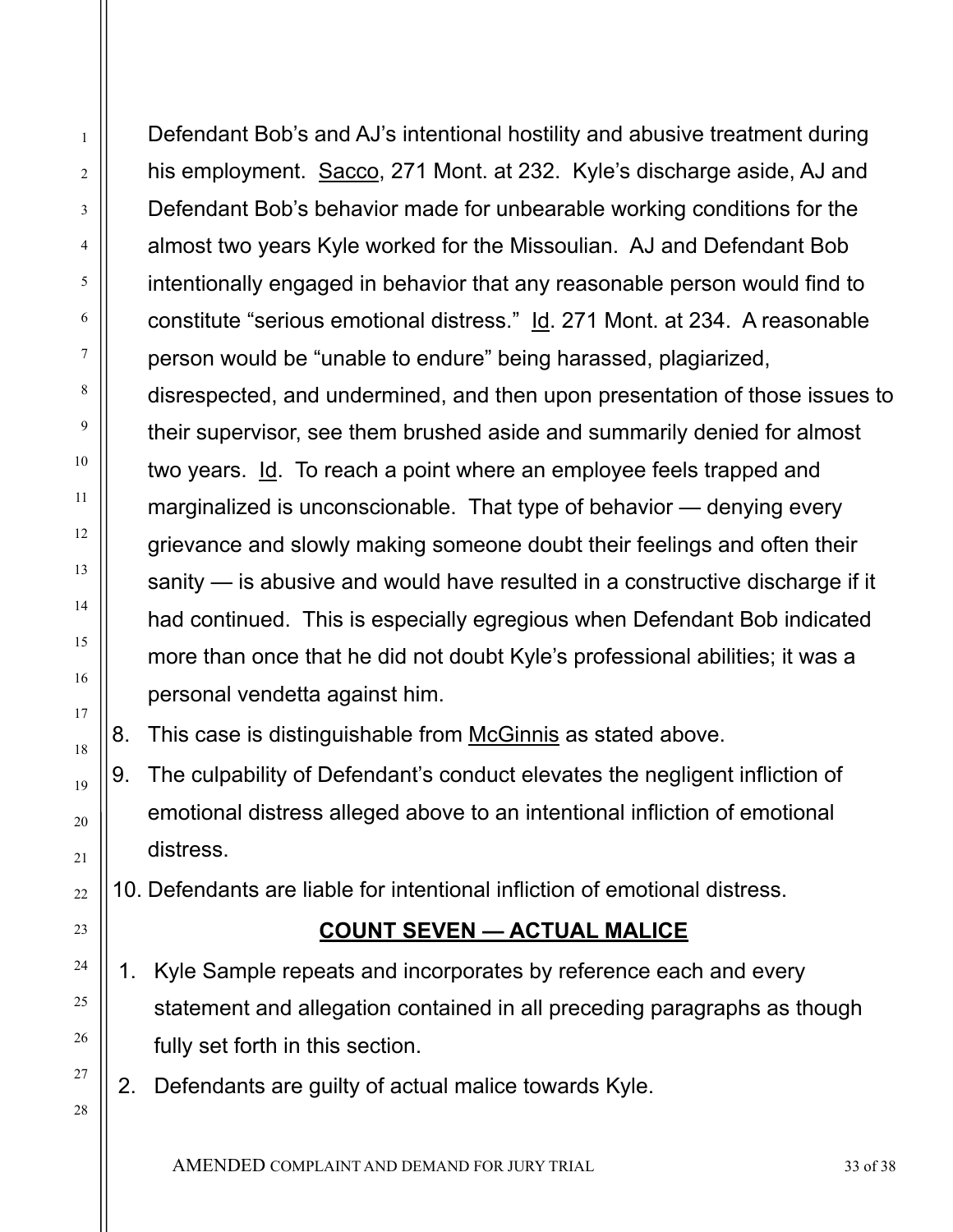- 3. "A defendant is guilty of actual malice if the defendant has knowledge of facts or intentionally disregards facts that create a high probability of injury to the plaintiff and:
	- "a) deliberately proceeds to act in conscious or intentional disregard of the high probability of injury to the plaintiff; or
		- "b) deliberately proceeds to act with indifference to the high probability of injury to the plaintiff."
		- Mont. Code Ann. § 27-1-221(2).

1

2

3

4

5

6

7

8

9

10

11

12

13

14

15

16

17

18

19

20

21

22

23

24

25

26

27

28

- 4. The Montana Supreme Court has considered claims under Section 27-1-221 in various employment actions. *See* Harrell v. Farmers Educational Co-op Union of America, Montana Div., 2013 MT 367, 314 P.3d 920; Beaver v. Montana Dept. of Natural Resources and Conservation, 2003 MT 287, 78 P. 3d 857; and Gates v. Life of Montana Ins. Co., 205 Mont. 304, 668 P.2d 213, (1983).
- 5. "…[R]easonable punitive damages may be awarded when the defendant has been found guilty of…actual malice. Mont. Code Ann. § 27-1-221(1).
- 6. In this case, Defendants are guilty of actual malice towards Kyle. Defendant Bob knew the fact that his behavior towards Kyle created a high probability of injury to him and deliberately proceeded to act with at least indifference to and seemingly with conscious disregard of the high probability of injury to Kyle. Mont. Code Ann. § 27-1-221(2). Any manager with Bob's years of experience knows that treating an employee with hostility and aggression creates a high probability of injury to that employee.
- 7. Defendant Bob also intentionally disregarded facts that created a high probability of injury to Kyle and deliberately proceeded to act with at least indifference to and seemingly with conscious disregard of the high probability

AMENDED COMPLAINT AND DEMAND FOR JURY TRIAL 34 OF 38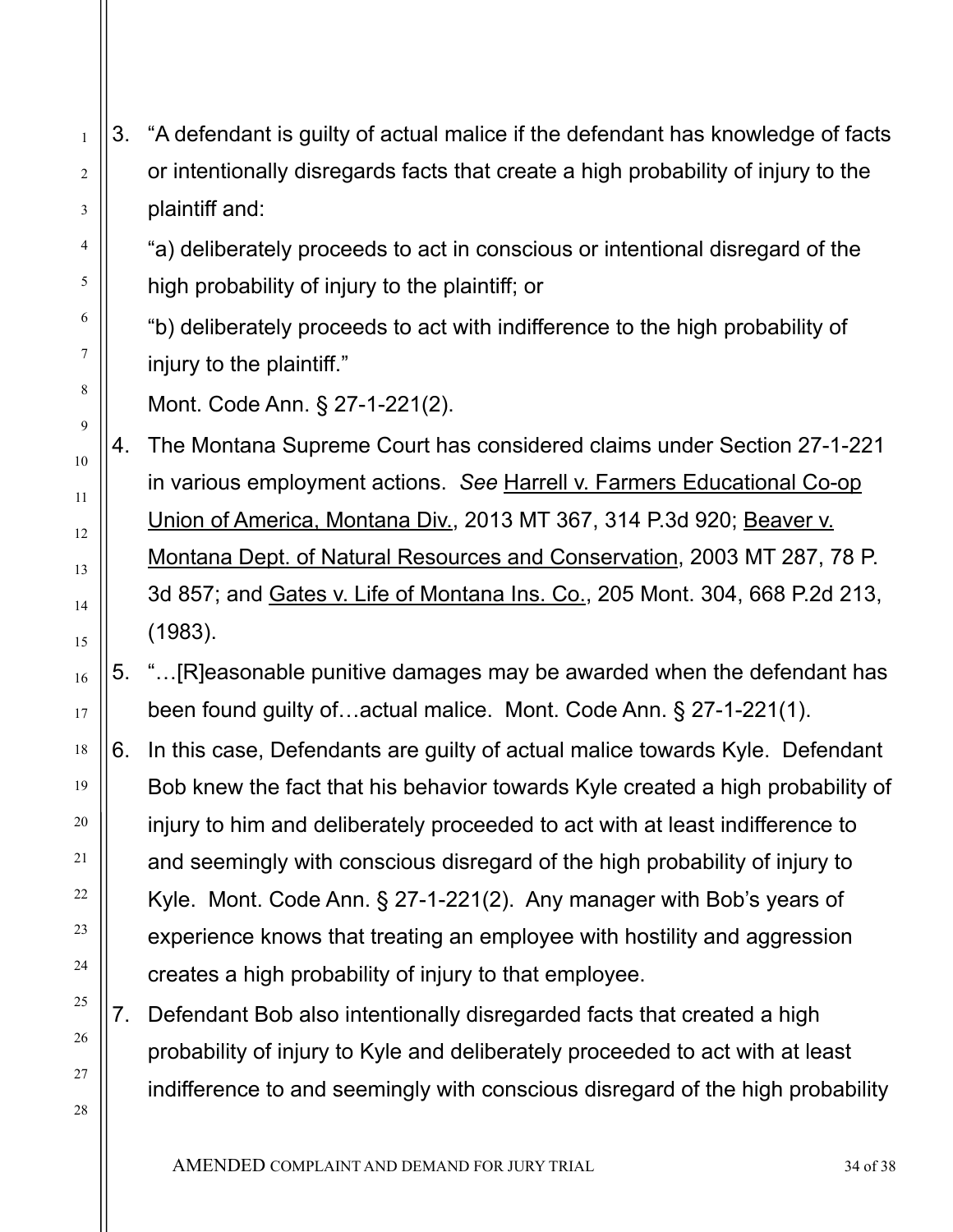of injury to Kyle. Mont. Code Ann. § 27-1-221(2). He intentionally disregarded:

• Kyle's complaints about AJ's abusive behavior,

1

2

3

4

5

6

7

8

9

10

11

12

13

14

15

16

17

18

19

20

21

22

23

24

25

26

27

28

• Kyle's concerns about AJ's unethical plagiarizing, and

• Kyle's concerns with how Defendant Bob himself was treating Kyle. 8. Malice indicates a deep emotional component, which is present in a case

such as this — outrageous treatment based on undeserved hostility and enmity.

9. Furthermore, as editors, Defendant Bob and Defendant Kathy knew the fact that reporters can include information in their stories, inadvertently or otherwise, that would incur a high probability of injury to their professional career and reputation. Mont. Code Ann. § 27-1-221(2)(a). They also could easily submit a story that was written with too much haste, or too little sleep, or too little preparation, which could also bring a high probability of injury. Mont. Code Ann. § 27-1-221(2)(a). Defendant Bob and Defendant Kathy also knew that it is the job of the editor in charge of any such reporters to proof and monitor their stories, and it is the job of the editor in chief to monitor and supervise the editors under her. Failing to perform these requirements put all their reporters at high probability of injury, as set forth above. Mont. Code Ann. § 27-1-221(2)(a).

10. Defendant Kathy, Defendant Bob, and Defendant Missoulian Corporation deliberately proceeded with knowledge of these facts and failed to do their jobs; this failure was with conscious disregard of and / or with indifference to the high probability of injury to Kyle as one of their reporter employees.

11. Defendants are guilty of actual malice.

# **COUNT EIGHT — HOSTILE WORK ENVIRONMENT**

AMENDED COMPLAINT AND DEMAND FOR JURY TRIAL 35 OF 38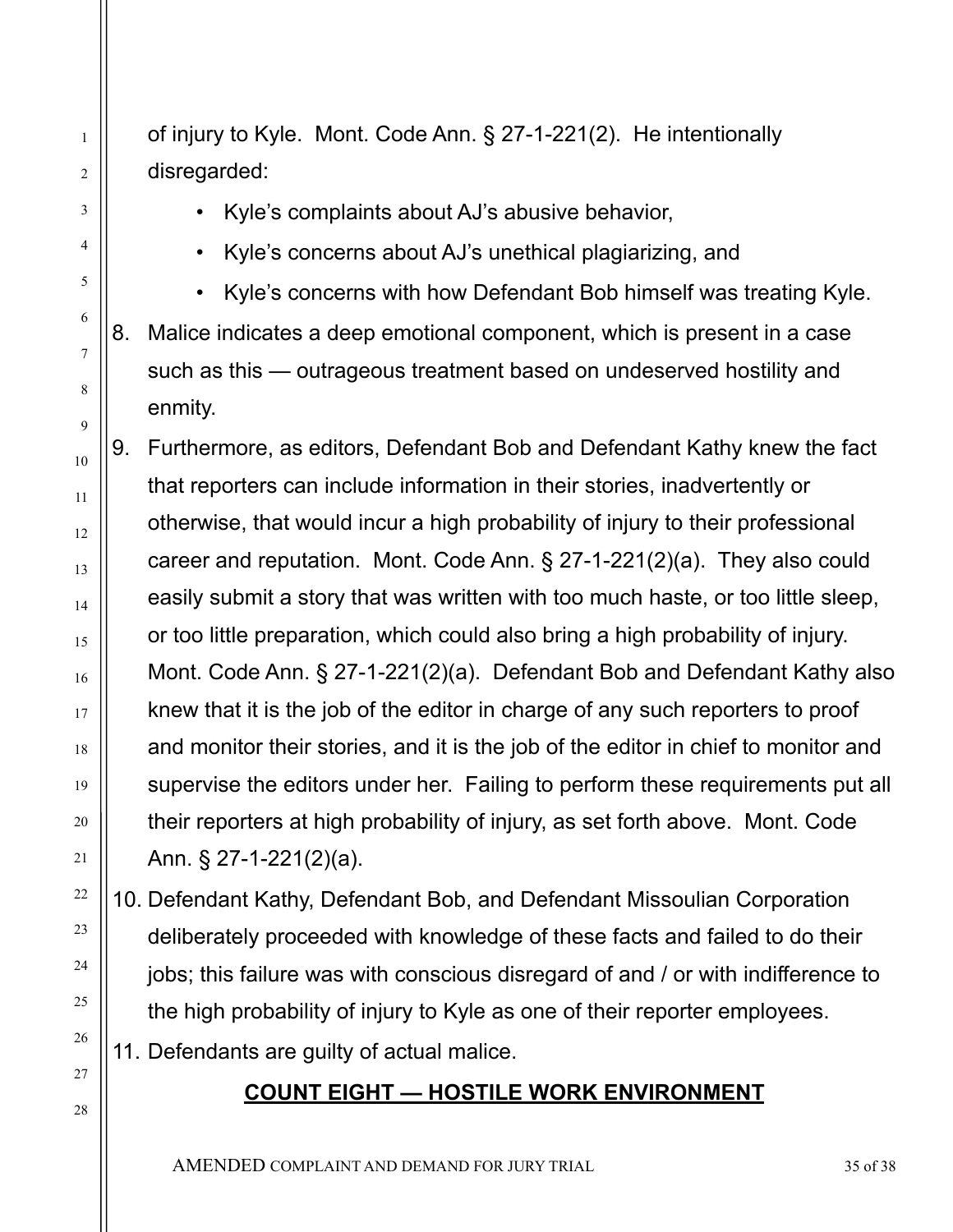- 1 2 3 1. Kyle Sample repeats and incorporates by reference each and every statement and allegation contained in all preceding paragraphs as though fully set forth in this section.
	- 2. For almost two years, Defendants subjected Kyle to unwelcome conduct of a harassing and abusive nature.

4

5

6

7

8

9

10

11

12

13

14

15

16

17

18

19

20

21

22

23

24

25

26

27

28

- 3. Kyle's workplace was permeated with harassing and abusive intimidation that was sufficiently severe or pervasive to alter the conditions of his employment and create an abusive working environment.
	- 4. As a consequence of Defendants' conduct, Kyle suffered damages, both general and special.
	- 5. Defendants are liable to Kyle for the hostile work environment they created.

# **COUNT NINE — WAGE AND HOUR CLAIM**

- 1. Kyle Sample repeats and incorporates by reference each and every statement and allegation contained in all preceding paragraphs as though fully set forth in this section.
- 2. Montana's Wages and Wage Protection Act, Mont. Cod Ann. § 39-3-201, *et seq*., requires that an employer pay its employees "the wages earned by the employee...." Mont. Code Ann. § 39-3-204(1). This extends to the admonition that "An employer may not employ any employee for a workweek longer than 40 hours unless the employee receives compensation for employment in excess of 40 hours in a workweek at a rate of not less than 1 1/2 times the hourly wage rate at which the employee is employed." Mont. Code Ann. § 39-3-405(1).
	- 3. An employer who fails to pay its employee for earned overtime may be subject to penalties of up to 110% of the unpaid overtime under Mont. Admin. R. 24.16.7561.
		- AMENDED COMPLAINT AND DEMAND FOR JURY TRIAL 36 OF 38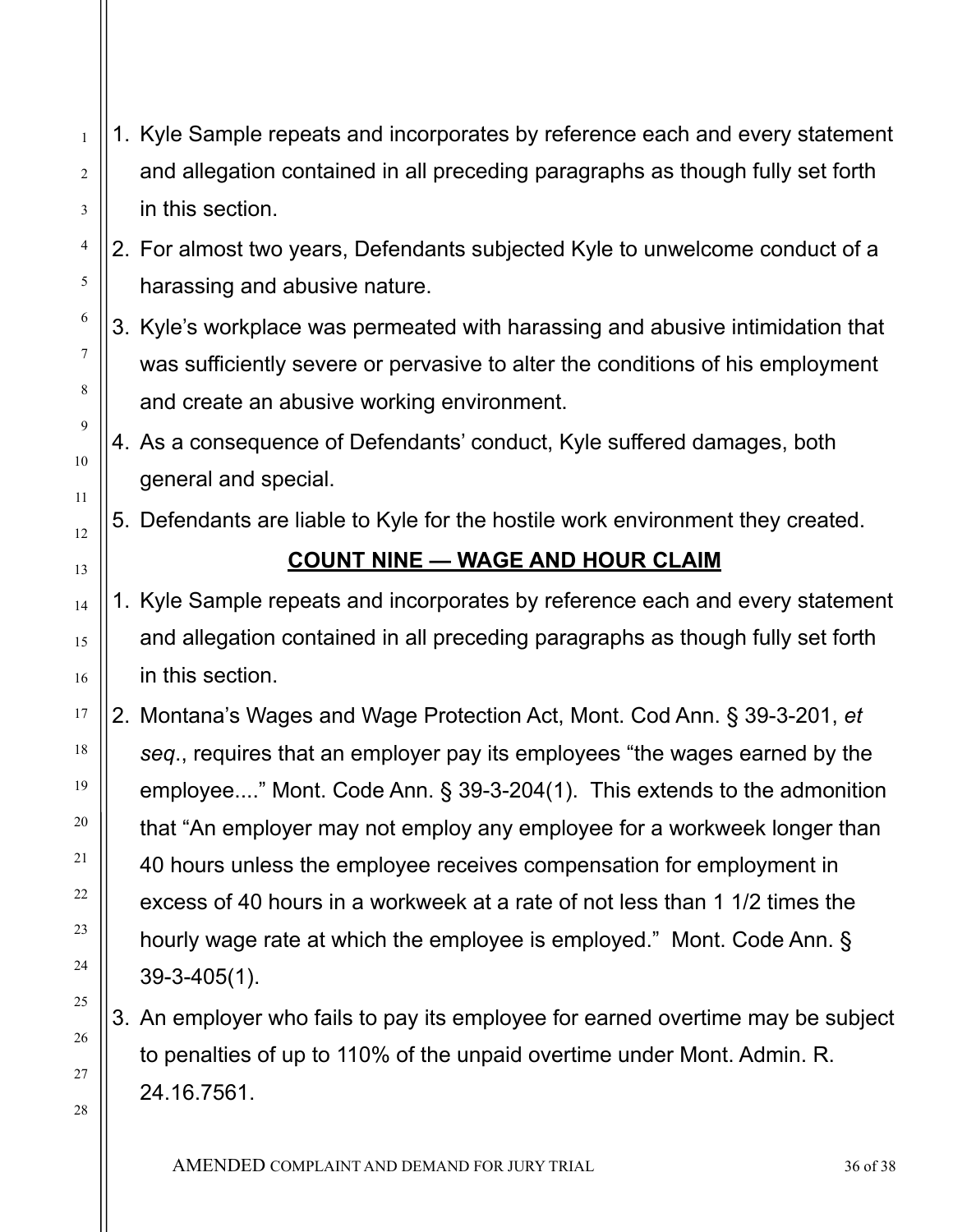4. In this case, Kyle worked many hours of overtime during his time with the Missoulian and was unpaid for most of them. During 2015 and 2016 he worked over 400 hours of unpaid overtime. The last time when Defendants failed to pay Kyle for overtime was during his last month on staff at the Missoulian.

### **COUNT TEN — JOINT AND SEVERAL LIABILITY**

- 1. Kyle Sample repeats and incorporates by reference each and every statement and allegation contained in all preceding paragraphs as though fully set forth in this section.
- 2. In Trux, L.P. v. Mine and Mill Hydraulics, Inc., 2003 MT 20, 63 P.3d 1142, Trux sued for breach of contract, fraud, and unjust enrichment; Trux alleged joint and several liability. The trial court granted summary judgment to Mine and Mill; the Montana Supreme Court reversed. The Trux Court voiced no issue nor objection to the application of joint and several liability to the plaintiff's tort and contract action.
- 3. The Montana Supreme Court has adopted the theory of joint liability: "For harm resulting to a third person from the tortious conduct of another, one is subject to liability if he (a) does a tortious act in concert with the other or pursuant to a common design with him, or (b) knows that the other's conduct constitutes a breach of duty and gives substantial assistance or encouragement to the other so to conduct himself, or (c) gives substantial assistance to the other in accomplishing a tortious result and his own conduct, separately considered, constitutes a breach of duty to the third person." Newman v. Lichfield, 2012 MT 47, ¶ 40, 272 P.3d 625 citing Restatement of Torts § 876.